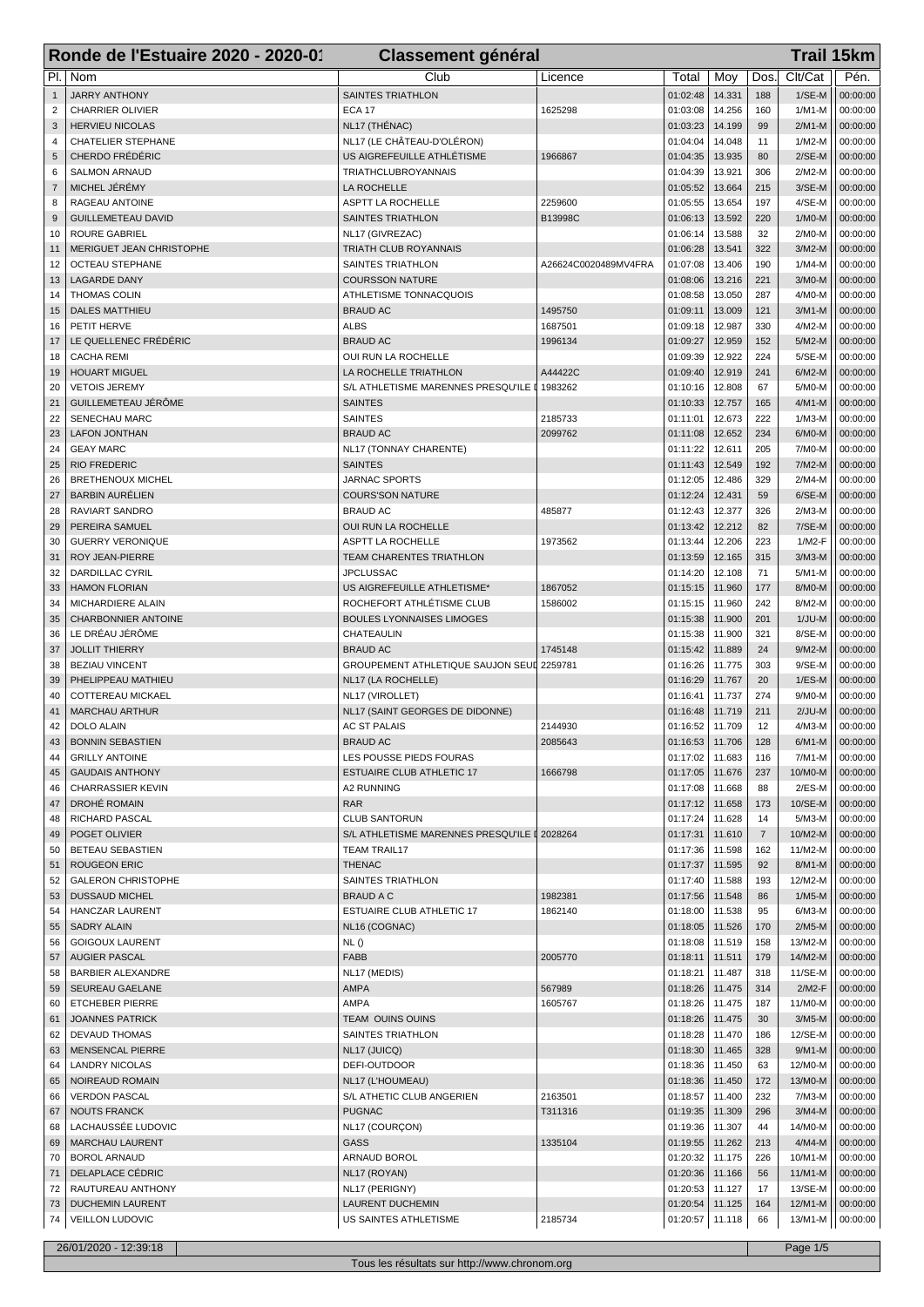|             | Ronde de l'Estuaire 2020 - 2020-01               | <b>Classement général</b>                  |                       |                      |                  |              |                     | <b>Trail 15km</b>    |
|-------------|--------------------------------------------------|--------------------------------------------|-----------------------|----------------------|------------------|--------------|---------------------|----------------------|
| PI.         | Nom                                              | Club                                       | Licence               | Total                | Moy              | Dos          | Clt/Cat             | Pén.                 |
| 75          | <b>LANDREAU LUDOVIC</b>                          | NL17 (SAINT SIMON DE PELLOUAILLE)          |                       | 01:21:06             | 11.097           | 46           | 14/SE-M             | 00:00:00             |
| 76          | PACAUD MICHAEL                                   | NL17 (SAINTES)                             |                       | 01:21:19             | 11.068           | 65           | 15/M2-M             | 00:00:00             |
| 77          | <b>GERMES BORIS</b>                              | NL17 (ST SIMON P)                          |                       | 01:21:36             | 11.029           | 89           | 8/M3-M              | 00:00:00             |
| 78          | <b>AERTS LOIC</b>                                | <b>LES ESSARDS</b>                         |                       | 01:21:39             | 11.023           | 310          | 14/M1-M             | 00:00:00             |
| 79          | <b>OZELLET ROMAIN</b>                            | NL17 (ST ANDRE DE LIDON)                   |                       | 01:21:42             | 11.016           | 323          | 15/SE-M             | 00:00:00             |
| 80          | <b>COURTOT MAXIME</b>                            | NL44 (NANTES)                              |                       | 01:21:44             | 11.011           | 69           | 16/SE-M             | 00:00:00             |
| 81          | <b>MERCIER AURÉLIEN</b>                          | ST ANDRÉ DE LIDON                          |                       | 01:21:47             | 11.005           | 79           | 15/M0-M             | 00:00:00             |
| 82          | <b>DESMOTTES AURELIE</b>                         | <b>LYCANS</b>                              |                       | 01:21:49             | 11.000           | 286          | 1/M0-F              | 00:00:00             |
| 83          | COUILLANDREAU PASCAL                             | <b>ALBS</b>                                | 1754661               | 01:21:51             | 10.996           | 295          | 5/M4-M              | 00:00:00             |
| 84          | <b>GUILLON OLIVIER</b>                           | TEAM 17                                    |                       | 01:22:03             | 10.969           | 302          | 16/M2-M             | 00:00:00             |
| 85          | <b>MAILLET TONY</b><br><b>GAREN PIERRE</b>       | NL17 (NANCRAS)<br><b>AOP</b>               | 1833073               | 01:22:33<br>01:22:36 | 10.902<br>10.896 | 131<br>40    | 15/M1-M<br>16/M0-M  | 00:00:00             |
| 86<br>87    | <b>HINTZY PASCAL</b>                             | SAINT ROMAIN DE BENET                      |                       | 01:22:42             | 10.883           | 130          | $9/M3-M$            | 00:00:00<br>00:00:00 |
| 88          | LESPAGNOL SEBASTIEN                              | SAINTES TRIATHLON                          | A73018C               | 01:22:50             | 10.865           | 18           | 16/M1-M             | 00:00:00             |
| 89          | <b>BOIDIN CÉLESTINE</b>                          | NL75 (PARIS)                               |                       | 01:22:56             | 10.852           | 163          | $1/SE-F$            | 00:00:00             |
| 90          | <b>BOUINOT PATRICK ERIC</b>                      | SERIAL AZIMUT SAINTONGEAIS                 |                       | 01:23:05             | 10.832           | 115          | 10/M3-M             | 00:00:00             |
| 91          | <b>DUBOIS ALEXIS</b>                             | ESTUAIRE CLUB ATHLETIC 17                  | 1444833               | 01:23:17             | 10.806           | 175          | 17/SE-M             | 00:00:00             |
| 92          | PROTEAU DAVID                                    | VOUHÉ                                      |                       | 01:23:18             | 10.804           | 50           | 17/M1-M             | 00:00:00             |
| 93          | <b>BETFORT FREDERIC</b>                          | <b>AMPA</b>                                | 1652851               | 01:23:20             | 10.800           | 10           | 17/M2-M             | 00:00:00             |
| 94          | SOURIOU HUGUES                                   | NL17 (ANDILLY)                             |                       | 01:23:30             | 10.778           | 248          | 18/M1-M             | 00:00:00             |
| 95          | <b>AUBREE EDITH</b>                              | DEBAUCHE 17                                |                       | 01:23:45             | 10.746           | 125          | $1/M3-F$            | 00:00:00             |
| 96          | THENAUD THIERRY                                  | NL17 (ST GERMAIN DU SEUDRE)                |                       | 01:23:49             | 10.738           | 273          | 18/M2-M             | 00:00:00             |
| 97          | <b>BRANDY PATRICK</b>                            | PATRICK BRANDY                             |                       | 01:23:55             | 10.725           | 294          | 11/M3-M             | 00:00:00             |
| 98          | PINEAU JEAN-FRANÇOIS                             | GASS                                       | 2190675               | 01:24:03             | 10.708           | 309          | $6/M4-M$            | 00:00:00             |
| 99          | <b>BOXBERGER CHRISTOPHE</b>                      | NL17 (BOISREDON)                           |                       | 01:24:07             | 10.699           | 155          | 19/M1-M             | 00:00:00             |
| 100         | PALISSIER PIERRE                                 | NL17 (SAINT DIZANT DU GUA)                 |                       | 01:24:19             | 10.674           | 100          | 17/M0-M             | 00:00:00             |
| 101         | <b>DUSSAUD MARIE</b>                             | <b>BRAUD AC</b>                            | 2188636               | 01:24:22             | 10.668           | 61           | $2/MO-F$            | 00:00:00             |
| 102<br>103  | <b>HENON ALEXANDRE</b><br><b>BILL JEREMY</b>     | <b>PARIS</b><br>ATHLETISME OLYMPIC PONTOIS | 2222434               | 01:24:26<br>01:24:30 | 10.659<br>10.651 | 37<br>199    | 18/SE-M<br>$7/M4-M$ | 00:00:00<br>00:00:00 |
| 104         | <b>FRITZSCH DANIEL</b>                           | <b>TEAM TRAIL 17</b>                       |                       | 01:24:43             | 10.624           | 195          | 4/M5-M              | 00:00:00             |
| 105         | MACHEFERT FREDERIC                               | NL()                                       |                       | 01:24:46             | 10.617           | 159          | 20/M1-M             | 00:00:00             |
| 106         | LE MOUELLIC ERWANN                               | NL()                                       |                       | 01:24:49             | 10.611           | 161          | 21/M1-M             | 00:00:00             |
| 107         | <b>BASQUIN FRANCIS</b>                           | <b>SAUJON</b>                              | 2068051               | 01:25:15             | 10.557           | 134          | 18/M0-M             | 00:00:00             |
| 108         | RENOU DAVID                                      | ASND17                                     |                       | 01:25:25             | 10.537           | 288          | 19/M2-M             | 00:00:00             |
| 109         | <b>GUERIN MORGANE</b>                            | <b>MORGANE GUERIN</b>                      |                       | 01:25:26             | 10.535           | 78           | $2/SE-F$            | 00:00:00             |
| 110         | <b>GUILLON LAURENT</b>                           | <b>TEAM TRAIL 17</b>                       | 2184114               | 01:25:30             | 10.526           | 42           | 20/M2-M             | 00:00:00             |
| 111         | CHAIGNAUD JEAN MICHEL                            | <b>TEAM OUINS OUINS</b>                    |                       | 01:25:36             | 10.514           | 180          | 21/M2-M             | 00:00:00             |
| 112         | <b>DANIEZ BENOIT</b>                             | TRI CLUB ROYANNAIS                         | A26650C               | 01:25:37             | 10.512           | 182          | 22/M1-M             | 00:00:00             |
| 113         | <b>WALEK ALAIN</b>                               | SAINTES TRIATHLON                          |                       | 01:25:39             | 10.508           | 91           | 12/M3-M             | 00:00:00             |
| 114         | RAVENEL THIERRY                                  | NL17 (CHAILLEVETTE)                        |                       | 01:25:42             | 10.502           | 101          | 8/M4-M              | 00:00:00             |
| 115         | FOUGERAS JEAN LUC                                | NL()                                       |                       | 01:25:55             | 10.475           | 313          | $5/M5-M$            | 00:00:00             |
| 116         | PONTINE LOIC                                     | GASS                                       | 2031779               | 01:26:07             | 10.451           | 236          | 19/SE-M             | 00:00:00             |
|             | 117   GAUTIER GREGORY                            | BOURCEFRANC                                | 1745143               | 01:26:19   10.427    |                  | 123          | 23/M1-M             | 00:00:00             |
|             | 118   LYS LAURENT                                | <b>BRAUD AC</b>                            | 2221673               | 01:26:43             | 10.379           | 4<br>150     | 22/M2-M             | 00:00:00             |
|             | 119   BOULEDJERIHAT CHRISTOPHE<br>120 NIVET EMMA | <b>TRT STELIA</b><br><b>GEMOZAC</b>        |                       | 01:26:44<br>01:26:56 | 10.377<br>10.353 | 281          | 24/M1-M<br>3/M0-F   | 00:00:00<br>00:00:00 |
|             | 121   LOUDAHI KAMEL                              | KAMEL LOUDAHI                              |                       | 01:26:57             | 10.351           | 299          | 23/M2-M             | 00:00:00             |
| 122         | <b>BOUTINOT XAVIER</b>                           | NL16 (GIMEUX)                              |                       | 01:27:01             | 10.343           | 5            | 20/SE-M             | 00:00:00             |
|             | 123   NICOLLEAU JEAN LUC                         | <b>SAUJON TRIATHLON</b>                    | A26991C 0250494MV6FRA | 01:27:30             | 10.286           | 266          | $1/M6-M$            | 00:00:00             |
|             | 124   DUMAS ALEXANDRE                            | MONT?RUN                                   |                       | 01:27:47             | 10.253           | 307          | 19/M0-M             | 00:00:00             |
| 125         | SIMONET ANTOINE                                  | NL16 (ROULLET SAINT ESTEPHE)               |                       | 01:27:49             | 10.249           | $\mathbf{1}$ | 21/SE-M             | 00:00:00             |
|             | 126   CAILLET GWENOLA                            | NL17 (ROYAN)                               |                       | 01:27:57             | 10.233           | 259          | $3/SE-F$            | 00:00:00             |
| 127         | <b>PERALI PATRICE</b>                            | <b>BRAUD AC</b>                            | 210616                | 01:28:00             | 10.227           | 156          | 25/M1-M             | 00:00:00             |
| 128         | SIX ISABELLE                                     | NL17 (MEDIS)                               |                       | 01:28:32             | 10.166           | 219          | 3/M2-F              | 00:00:00             |
|             | 129 HURSON CHRISTIAN                             | DEBAUCHE 17                                |                       | 01:28:40             | 10.150           | 129          | $2/M6-M$            | 00:00:00             |
| 130         | FAURE THIERRY                                    | <b>THS</b>                                 | B32969C0020488MV3FRA  | 01:28:44             | 10.143           | 239          | 13/M3-M             | 00:00:00             |
| 131         | <b>GIRAUD OLIVIER</b>                            | <b>THS</b>                                 | A74313C               | 01:28:44             | 10.143           | 298          | 14/M3-M             | 00:00:00             |
| 132         | ANDRE DAMIEN<br><b>NOEL ERIC</b>                 | DÉFI-OUTDOOR<br><b>BRAUD AC</b>            |                       | 01:28:45             | 10.141           | 33<br>94     | 20/M0-M<br>$9/M4-M$ | 00:00:00             |
| 133 <br>134 | <b>MENTION THOMAS</b>                            | NL33 (BLAYE)                               | 513635                | 01:28:46<br>01:28:47 | 10.139<br>10.137 | 246          | 22/SE-M             | 00:00:00<br>00:00:00 |
|             | 135   MARTIN CAROLE                              | LA ROCHELLE                                |                       | 01:28:49             | 10.133           | 331          | $4/SE-F$            | 00:00:00             |
| 136         | <b>GUITTON JEAN MICHEL</b>                       | NL17 (SEMUSSAC)                            |                       | 01:28:50             | 10.131           | 207          | 15/M3-M             | 00:00:00             |
| 137         | RENOULLEAU PIERREJEAN                            | <b>GASS</b>                                | 1711023               | 01:29:12             | 10.090           | 171          | 21/M0-M             | 00:00:00             |
| 138         | <b>BRUNET DAMIEN</b>                             | NL17 (NANCRAS)                             |                       | 01:29:22             | 10.071           | 168          | 26/M1-M             | 00:00:00             |
| 139         | <b>LANDRY VINCENT</b>                            | NL17 (MARSILLY)                            |                       | 01:29:27             | 10.061           | 196          | 24/M2-M             | 00:00:00             |
| 140         | RUHLMANN RAPHAEL                                 | NL17 (SAINTES)                             |                       | 01:29:30             | 10.056           | 34           | 27/M1-M             | 00:00:00             |
| 141         | SCHOUTEN JUDITH                                  | <b>BRAUD AC</b>                            | 1634839               | 01:29:38             | 10.041           | 149          | $2/M3-F$            | 00:00:00             |
| 142         | <b>TESSIER SYLVIE</b>                            | DEBAUCHE 17                                |                       | 01:29:46             | 10.026           | 120          | 1/M4-F              | 00:00:00             |
|             | 143   DUBOIS FREDERIC                            | NL()                                       |                       | 01:29:46             | 10.026           | 176          | 16/M3-M             | 00:00:00             |
| 144         | DOUTEAU LAURENT                                  | NL()                                       |                       | 01:30:02             | 9.996            | 293          | 25/M2-M             | 00:00:00             |
| 145         | CHASTENET STEPHANE                               | US AIGREFEUILLE ATHLETISME                 | 1405375               | 01:30:18             | 9.967            | 137          | 26/M2-M             | 00:00:00             |
| 146         | BARREAU MOTTA STÉPHANIE                          | <b>TEAM TRAIL 17</b>                       |                       | 01:30:20             | 9.963            | 87           | 4/M2-F              | 00:00:00             |
|             | 147   OLIVA NICOLAS<br>148   LORENZO NATHALIE    | <b>TEAM TRAIL 17</b>                       | 178083                | 01:30:20<br>01:30:24 | 9.963<br>9.956   | 113<br>75    | 22/M0-M<br>1/M1-F   | 00:00:00<br>00:00:00 |
|             |                                                  | <b>SAINT MICHEL</b>                        |                       |                      |                  |              |                     |                      |
|             | 26/01/2020 - 12:39:18                            |                                            |                       |                      |                  |              | Page 2/5            |                      |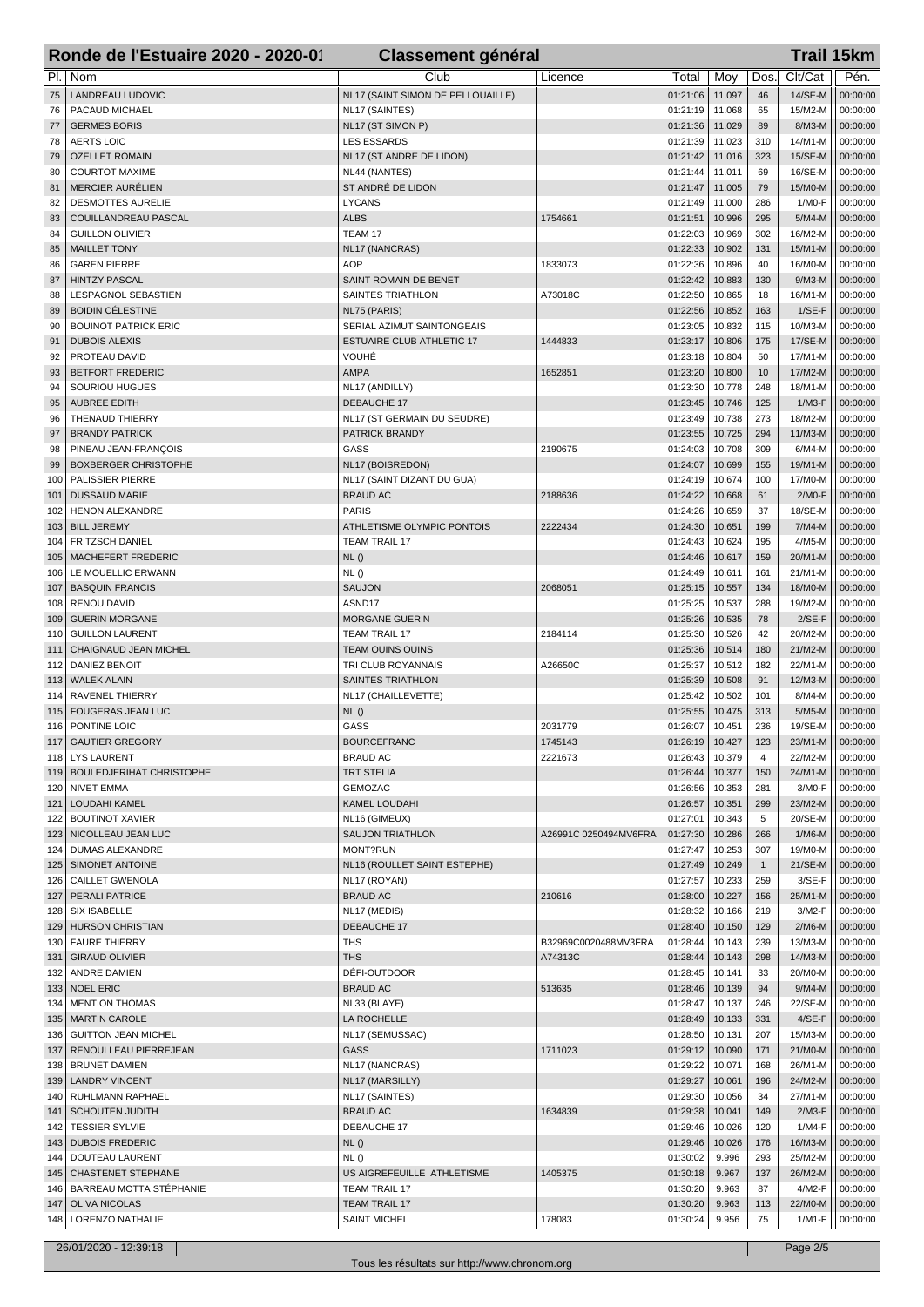|            | Ronde de l'Estuaire 2020 - 2020-01            | <b>Classement général</b>                          |         |                      |                |                | <b>Trail 15km</b>    |                      |
|------------|-----------------------------------------------|----------------------------------------------------|---------|----------------------|----------------|----------------|----------------------|----------------------|
| PI.        | Nom                                           | Club                                               | Licence | Total                | Moy            | Dos            | Clt/Cat              | Pén.                 |
| 149        | <b>PRUIM MARGJE</b>                           | NL16 (ANGOULEME)                                   |         | 01:30:24             | 9.956          | 83             | 28/M1-M              | 00:00:00             |
| 150        | SIMONET JÉRÔME                                | NL17 (VAUX SUR MER)                                |         | 01:30:36             | 9.934          | $\overline{2}$ | 27/M2-M              | 00:00:00             |
| 151        | HUYNH QUAN BINH LONG                          | <b>GASS</b>                                        |         | 01:30:40             | 9.926          | 278            | $6/M5-M$             | 00:00:00             |
| 152        | <b>DUGARRY CORINNE</b>                        | <b>BRAUD AC</b>                                    | 1982373 | 01:30:49             | 9.910          | 106            | 2/M1-F               | 00:00:00             |
| 153        | DUBANT-SAUNIER DOMINIQUE                      | <b>SAINTES TRIATHLON</b>                           | A50396C | 01:30:54             | 9.901          | 23             | 17/M3-M              | 00:00:00             |
| 154        | LORENZI MARIE-PIERRE                          | <b>ESTUAIRE CLUB ATHLETIC 17</b>                   | 1531306 | 01:30:59             | 9.892          | 6              | 5/M2-F               | 00:00:00             |
| 155        | <b>BOZONNET EMMANUEL</b>                      | NL17 (LA ROCHELLE)                                 |         | 01:31:03             | 9.885          | 311            | 28/M2-M              | 00:00:00             |
| 156        | PONTINE CLAIRE                                | GASS                                               | 2031786 | 01:31:15             | 9.863          | 235            | $5/SE-F$             | 00:00:00             |
| 157        | <b>CORBES SYLVIE</b>                          | <b>TEAM OUINS OUINS</b>                            |         | 01:31:38             | 9.822          | 191            | $6/M2-F$             | 00:00:00             |
| 158        | <b>VRIGNON NATHALIE</b>                       | TEAM OUINS OUINS                                   |         | 01:31:39             | 9.820          | 312<br>225     | 3/M3-F               | 00:00:00<br>00:00:00 |
| 159<br>160 | <b>BANESSY ERIC</b><br><b>TERRIERE PASCAL</b> | ST SEVER DE SAINTONGE<br>NL17 (ST SIMON DE BORDES) |         | 01:31:40<br>01:31:49 | 9.818<br>9.802 | 297            | 10/M4-M<br>11/M4-M   | 00:00:00             |
| 161        | <b>CHARBEAU PATRICE</b>                       | <b>GASS</b>                                        | 1883332 | 01:32:00             | 9.783          | 103            | $3/M6-M$             | 00:00:00             |
| 162        | <b>HAUDRY CEDRIC</b>                          | NL17 (PISANY)                                      |         | 01:32:08             | 9.768          | 97             | 29/M1-M              | 00:00:00             |
| 163        | <b>FOLCHER ISABEL</b>                         | NL17 (ST GEORGES DE DIDONNE)                       |         | 01:32:13             | 9.760          | 141            | 2/M4-F               | 00:00:00             |
| 164        | PICHON SÉBASTIEN                              | NL17 (SAINT-VAIZE)                                 |         | 01:32:14             | 9.758          | 300            | 30/M1-M              | 00:00:00             |
| 165        | <b>VOISIN EMMANUELLE</b>                      | <b>ECA 17</b>                                      | 1961381 | 01:33:07             | 9.665          | 54             | 7/M2-F               | 00:00:00             |
| 166        | <b>LACOSTE VINCENT</b>                        | NL33 (SAINT PAUL)                                  |         | 01:33:21             | 9.641          | 45             | 29/M2-M              | 00:00:00             |
| 167        | <b>NOBILI STEEVE</b>                          | <b>TEAM TRAIL 17</b>                               |         | 01:33:26             | 9.633          | 76             | 30/M2-M              | 00:00:00             |
| 168        | PRUNET DENIS                                  | <b>TEAM TRAIL 17</b>                               | 1845791 | 01:33:40             | 9.609          | 290            | 12/M4-M              | 00:00:00             |
| 169        | <b>ROY JENNIFER</b>                           | <b>GASS</b>                                        | 2095065 | 01:33:55             | 9.583          | 148            | $3/M1-F$             | 00:00:00             |
| 170        | <b>DELORT FRÉDÉRIC</b>                        | NL17 (ST GEORGES DES COTEAUX)                      |         | 01:34:00             | 9.574          | 292            | 18/M3-M              | 00:00:00             |
| 171        | <b>LEGER JEAN-PAUL</b>                        | NL17 (SAINT GEORGES DE DIDONNE)                    |         | 01:34:07             | 9.563          | 70             | 4/M6-M               | 00:00:00             |
| 172        | <b>DUBOIS SYLVAIN</b>                         | NL()                                               |         | 01:34:29             | 9.525          | 256            | 31/M1-M              | 00:00:00             |
| 173        | <b>GOUSSEAUD FRANCIS</b>                      | NL17 (LA JARRIE)                                   |         | 01:34:36             | 9.514          | 111            | 13/M4-M              | 00:00:00             |
| 174        | <b>MARES GEORGES</b>                          | CANICROSS24                                        |         | 01:34:40             | 9.507          | 279            | 14/M4-M              | 00:00:00             |
| 175        | <b>DIEUMEGARD OLIVIER</b>                     | SAINT PALAIS SUR MER                               |         | 01:34:45             | 9.499          | 240            | 19/M3-M              | 00:00:00             |
| 176        | <b>TIRBOIS MURIEL</b>                         | <b>AIGREFEUILLE</b>                                | 1650568 | 01:34:47             | 9.495          | 25             | 3/M4-F               | 00:00:00             |
| 177        | PROUST-MAROC MÉLISSA                          | NL75 (PARIS)                                       |         | 01:34:54             | 9.484          | 39             | $6/SE-F$             | 00:00:00             |
| 178        | <b>GADOU GEORGES</b>                          | NL17 (LA ROCHELLE)                                 |         | 01:35:03             | 9.469          | 26             | 31/M2-M              | 00:00:00             |
| 179        | <b>FESSLER SARAH</b>                          | <b>FRANCO SUISSE</b>                               |         | 01:35:36             | 9.414          | 275            | 8/M2-F               | 00:00:00             |
| 180        | PON JAMES                                     | ESTUAIRE CLUB ATHLETIC 17                          | 2116393 | 01:35:39<br>01:35:48 | 9.409<br>9.395 | 216<br>77      | 20/M3-M<br>32/M1-M   | 00:00:00<br>00:00:00 |
| 181<br>182 | SALARDENNE NICOLAS<br><b>GRENET ANTOINE</b>   | NL17 (VILLEDOUX)<br>SAINT GEORGES DE DIDONNE       |         | 01:35:57             | 9.380          | 305            | 33/M1-M              | 00:00:00             |
| 183        | <b>DUMAS CHRISTOPHE</b>                       | NL17 (SAINT SULPICE DE ROYAN)                      |         | 01:35:59             | 9.377          | 93             | 21/M3-M              | 00:00:00             |
| 184        | <b>CROSNIER FABRICE</b>                       | <b>SALLES SUR MER</b>                              |         | 01:36:02             | 9.372          | 227            | 22/M3-M              | 00:00:00             |
| 185        | MEYZE JEAN LUC                                | <b>FRANCO SUISSE</b>                               |         | 01:36:09             | 9.360          | 276            | 15/M4-M              | 00:00:00             |
| 186        | <b>NEGRIER CLAUDINE</b>                       | NL()                                               |         | 01:36:17             | 9.347          | 178            | 4/M4-F               | 00:00:00             |
| 187        | METAIS JEAN-CHRISTOPHE                        | <b>COGNAC EXTRÈME AVENTURE</b>                     |         | 01:36:18             | 9.346          | 19             | 16/M4-M              | 00:00:00             |
| 188        | <b>GENDRE LYDIE</b>                           | SPORTYCHIEN17                                      |         | 01:36:22             | 9.339          | 280            | 9/M2-F               | 00:00:00             |
| 189        | <b>COMETS JEAN-MARC</b>                       | ADRÉNALINE33                                       |         | 01:36:29             | 9.328          | 319            | 23/M3-M              | 00:00:00             |
| 190        | AUCHE SÉBASTIEN                               | NL17 (CHAMBON)                                     |         | 01:36:43             | 9.306          | 55             | 34/M1-M              | 00:00:00             |
|            | 191   AMICE ANGELIQUE                         | ATHLETISME OLYMPIC PONTOIS                         | 1620855 | 01:36:44             | 9.304          | 304            | 4/M1-F               | 00:00:00             |
| 192        | <b>RIVET BRIGITTE</b>                         | NL16 (COGNAC)                                      |         | 01:37:01             | 9.277          | 169            | 5/M4-F               | 00:00:00             |
| 193        | CARTRY ESTELLE                                | <b>AMPA</b>                                        | 395816  | 01:37:24             | 9.240          | 308            | 10/M2-F              | 00:00:00             |
| 194        | SINTES ANTONINE                               | LA ROCHELLE                                        |         | 01:37:43             | 9.210          | 102            | $7/SE-F$             | 00:00:00             |
|            | 195 JACQUEMENT FRANCIS                        | NL17 (MESCHERS)                                    |         | 01:37:51             | 9.198          | 57             | 17/M4-M              | 00:00:00             |
| 196        | SEGUIN STÉPHANIE                              | NL17 (TESSON)                                      |         | 01:37:59             | 9.185          | 52             | 11/M2-F              | 00:00:00             |
| 197        | <b>ROULAND JACKY</b>                          | NL17 (LAGORD)                                      |         | 01:38:06             | 9.174          | 8              | 5/M6-M               | 00:00:00             |
|            | 198   GELINAUD JULIE                          | NIEUL LES SAINTES                                  |         | 01:38:14             | 9.162          | 229            | 5/M1-F               | 00:00:00             |
| 199        | <b>ARRAMY SARAH</b>                           | <b>TEAM OUINS OUINS</b>                            |         | 01:38:18             | 9.156          | 198            | 4/M3-F               | 00:00:00             |
| 200        | <b>DIAU PATRICK</b>                           | <b>JOG FORS</b><br><b>MEDIS</b>                    |         | 01:38:20             | 9.153          | 272<br>118     | 7/M5-M               | 00:00:00             |
| 202        | 201 GUITTON YVES<br>HELBLING ISABELLE         | NL33 (BORDEAUX)                                    |         | 01:38:29<br>01:38:34 | 9.139<br>9.131 | 27             | 18/M4-M<br>4/M0-F    | 00:00:00<br>00:00:00 |
|            | 203   HELBLING JEAN-CHRISTOPHE                | NL33 (BORDEAUX)                                    |         | 01:38:35             | 9.129          | 28             | 23/M0-M              | 00:00:00             |
| 204        | FORMON EMMANUEL                               | NL17 (SABLONCEAUX)                                 |         | 01:38:49             | 9.108          | 110            | 32/M2-M              | 00:00:00             |
| 205        | <b>GLORY OLIVIER</b>                          | NL17 (ST FORT SUR GIRONDE)                         |         | 01:38:53             | 9.102          | 127            | 35/M1-M              | 00:00:00             |
|            | 206   BOUE AMELIE                             | SPORTYCHIEN17                                      |         | 01:38:53             | 9.102          | 285            | 5/M0-F               | 00:00:00             |
| 207        | <b>CHAUVET EDDY</b>                           | SAPEUR POMPIERS DE SAINTES                         |         | 01:39:06             | 9.082          | 250            | 33/M2-M              | 00:00:00             |
| 208        | <b>GUYON REINE</b>                            | ADRENALINE33                                       |         | 01:39:08             | 9.079          | 43             | 5/M3-F               | 00:00:00             |
| 209        | <b>DROCHON YANNICK</b>                        | <b>BRAUD AC</b>                                    | 2099770 | 01:39:10             | 9.076          | 140            | 19/M4-M              | 00:00:00             |
| 210        | ROUIL BERNARD                                 | F.A.B.BARBEZIEUX                                   | 576558  | 01:39:14             | 9.070          | 31             | 20/M4-M              | 00:00:00             |
|            | 211   CLUZAN SÉVERINE                         | COURIR EN NOUVELLE AQUITAINE                       |         | 01:39:15             | 9.068          | 3              | 12/M2-F              | 00:00:00             |
| 212        | <b>CAPLIER CHRISTOPHE</b>                     | NL17 (SAINT AGNANT)                                |         | 01:39:18             | 9.063          | 263            | 34/M2-M              | 00:00:00             |
| 213        | <b>PHELIPPOT KARINE</b>                       | <b>AMPA</b>                                        | 2173889 | 01:39:27             | 9.050          | 124            | 13/M2-F              | 00:00:00             |
|            | 214 RENDU MANON                               | OUIRUN LA ROCHELLE                                 |         | 01:39:30             | 9.045          | 132            | 8/SE-F               | 00:00:00             |
| 215        | MIGNON MELANIE                                | NL17 (SAINTES)                                     |         | 01:39:53             | 9.011          | 47             | 6/M0-F               | 00:00:00             |
| 216        | MARCHAU ISABELLE                              | GASS                                               | 1293747 | 01:39:55             | 9.008          | 212            | 6/M3-F               | 00:00:00             |
|            | 217   DANIEZ CÉCILE                           | <b>GASS</b>                                        | 1414374 | 01:39:55             | 9.008          | 183            | $6/M1-F$             | 00:00:00             |
|            | 218   PAROTY RICHARD                          | <b>LES Z'HEROS</b>                                 |         | 01:39:56             | 9.006          | 22             | 35/M2-M              | 00:00:00             |
| 219        | <b>PHELIPPEAU PASCAL</b>                      | NL17 (LA ROCHELLE)                                 |         | 01:39:57             | 9.005          | 21             | 36/M2-M              | 00:00:00             |
| 220        | <b>PAPOT GERARD</b><br>221   COLY LAËTITIA    | NL()                                               | 1747167 | 01:40:00             | 9.000          | 174<br>96      | $6/M6-M$<br>$7/M1-F$ | 00:00:00             |
|            | 222 GRANDJEAN SOPHIE                          | <b>BRAUD AC</b><br>NL17 (CHATELAILLON-PLAGE)       |         | 01:40:19<br>01:40:37 | 8.972<br>8.945 | 112            | 14/M2-F              | 00:00:00<br>00:00:00 |
|            |                                               |                                                    |         |                      |                |                |                      |                      |
|            | 26/01/2020 - 12:39:18                         |                                                    |         |                      |                |                | Page 3/5             |                      |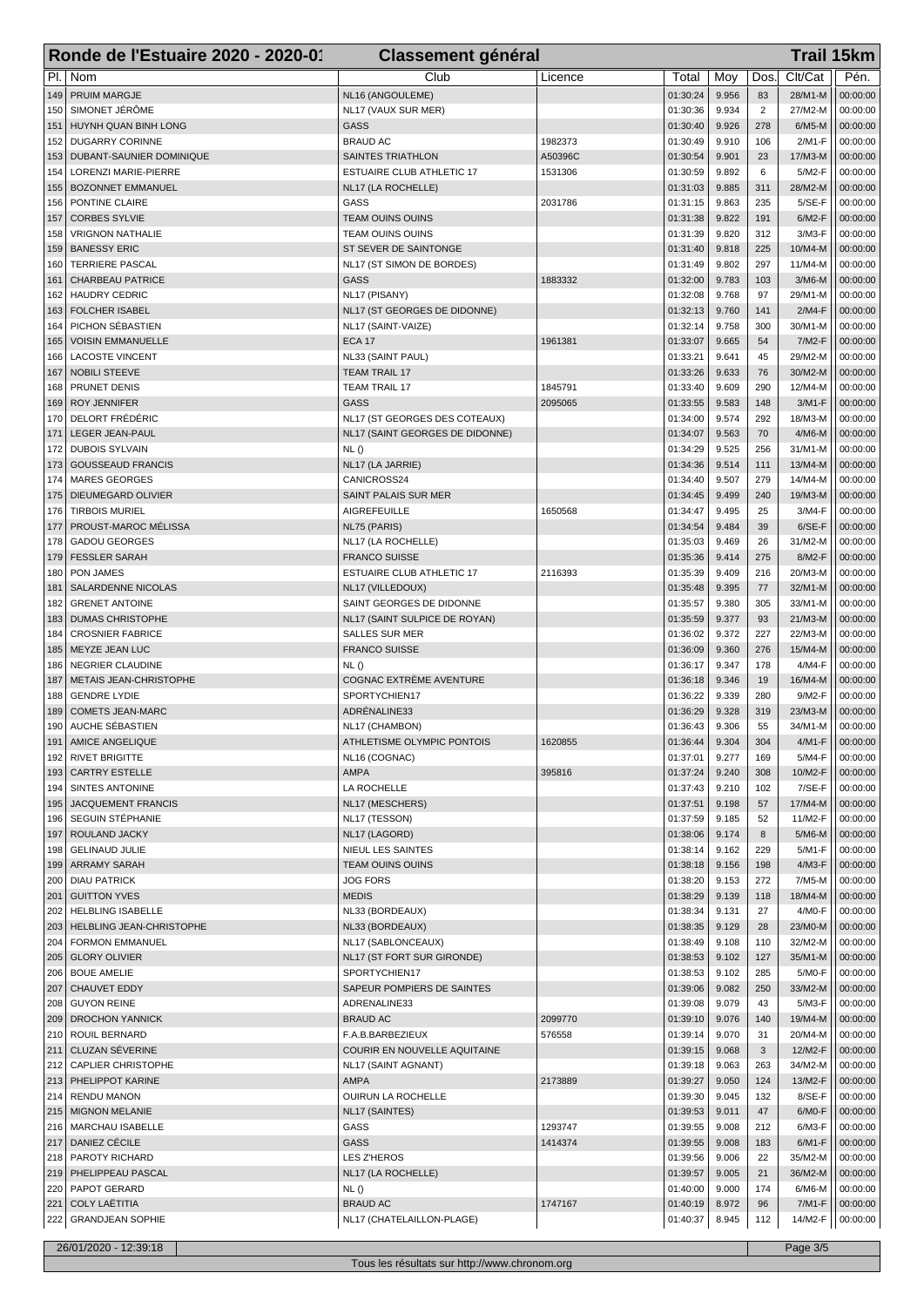| PI.<br>Nom<br>Club<br>Clt/Cat<br>Pén.<br>Moy<br>Dos<br>Licence<br>Total<br>PEREZ GLADYS<br>NL33 (EYSINES)<br>01:40:45<br>8.933<br>114<br>$9/SE-F$<br>00:00:00<br>223<br><b>TURBIAZ MICHEL</b><br>US AIGREFEUILLE ATHLÉTISME<br>01:40:56<br>8.917<br>00:00:00<br>224<br>1720774<br>108<br>7/M6-M<br>ROUSSEAU HELENE<br><b>HELENE ROUSSEAU</b><br>01:40:57<br>8.915<br>218<br>$7/M3-F$<br>00:00:00<br>225<br>327<br>POINTREAU NICOLAS<br>SAINT THOMAS DE CONAC<br>01:41:02<br>8.908<br>24/M0-M<br>00:00:00<br>226<br>8.905<br>227<br>LUCAS MAUBOUSSIN WILLY<br>NL17 (SAINT GEORGES DE DIDONNE)<br>01:41:04<br>289<br>37/M2-M<br>00:00:00<br>8.861<br>228<br><b>GONIDEC PASCALE</b><br>NL()<br>01:41:34<br>334<br>15/M2-F<br>00:00:00<br>8.860<br><b>JUMELLE PATRICE</b><br>ADRENALINE33<br>01:41:35<br>142<br>24/M3-M<br>00:00:00<br>229<br>01:41:47<br>8.842<br>00:00:00<br>230<br>CHARBONNIER CHRISTOPHE<br><b>BOULES LYONNAISES LIMOGES</b><br>74<br>25/M3-M<br>8.828<br><b>COURNU FABIENNE</b><br>NL17 (CHATELAILLON PLAGE)<br>01:41:57<br>139<br>16/M2-F<br>00:00:00<br>231<br>01:42:07<br>8.813<br>00:00:00<br>232<br>LEFEBURE MARC<br>NL33 (BORDEAUX)<br>210<br>21/M4-M<br>233<br><b>AUMONIER PHILIPPE</b><br><b>JOG FORS</b><br>01:42:13<br>8.805<br>268<br>26/M3-M<br>00:00:00<br>01:42:16<br>8.801<br><b>LEVIEILS MARINE</b><br>NL17 (ARVERT)<br>283<br>7/M0-F<br>00:00:00<br>234<br>POUMAILLOUX STÉPHANIE<br>01:42:39<br>8.768<br>033089<br>2095018<br>217<br>$1/ES-F$<br>00:00:00<br>235<br>01:42:39<br>8.768<br>236<br><b>DUCAU GUILHEM</b><br>033089<br>1012264<br>203<br>23/SE-M<br>00:00:00<br>01:42:47<br>8.756<br>277<br>38/M2-M<br>NICOLAS JEAN-MICHEL<br>NL16 (SAINT YRIEIX SUR CHARENTE)<br>00:00:00<br>237<br>8.742<br>8/M0-F<br>238<br>PICARD CAROLINE<br><b>OUIRUN LA ROCHELLE</b><br>01:42:57<br>90<br>00:00:00<br>DRUGEON JANY PIERRE<br><b>CA ST AGNANT</b><br>497539<br>01:42:58<br>8.741<br>8/M6-M<br>00:00:00<br>239<br>84<br>01:43:10<br>8.724<br>VIAULT ALEXANDRE<br><b>PERIGNAC</b><br>265<br>36/M1-M<br>00:00:00<br>240<br>MICHARDIERE FREDERIQUE<br>NL()<br>01:43:24<br>8.704<br>243<br>8/M3-F<br>00:00:00<br>241<br>8.669<br>242<br>LOTERIE XAVIER<br>NL17 (LA ROCHELLE)<br>01:43:49<br>64<br>39/M2-M<br>00:00:00<br>01:44:04<br>8.648<br>233<br>FOUQUET BERNADETTE<br>ADRENALINE33<br>$6/M4-F$<br>00:00:00<br>243<br>244<br><b>BAILLOU DIDIER</b><br>01:44:10<br>8.640<br>317<br>22/M4-M<br>00:00:00<br>NL17 (LORIGNAC)<br>01:44:54<br>8/M1-F<br><b>BONNIN FABIENNE</b><br><b>LES POUSSE PIEDS</b><br>8.580<br>135<br>00:00:00<br>245<br>01:45:03<br>8.567<br>184<br><b>DENIS THIERRY</b><br>NL17 (NIEULLE-SUR-SEUDRE)<br>27/M3-M<br>00:00:00<br>246<br><b>LOUSTAU EDMOND</b><br><b>VILLENAVE D'ORNON</b><br>01:45:21<br>8.543<br>28/M3-M<br>00:00:00<br>247<br>119<br>GUEYE VALÉRIE<br>01:45:36<br>8.523<br>117<br>9/M3-F<br>00:00:00<br>248<br>OUIRUN LA ROCHELLE<br>01:45:46<br><b>CHAIGNIER NICOLAS</b><br>NL17 (SAINT-CIERS-DU-TAILLON)<br>8.509<br>136<br>37/M1-M<br>00:00:00<br>249<br>01:45:48<br>8.507<br>320<br>3/ES-M<br>250<br><b>DUBOIS ALEXIS</b><br>NL17 (SAINTES)<br>00:00:00<br><b>JAMET CHRISTOPHE</b><br><b>LES Z'HEROS</b><br>01:45:53<br>8.500<br>15<br>29/M3-M<br>00:00:00<br>251<br>01:45:55<br>8.497<br>252<br><b>GOUJON DAMIEN</b><br>NL33 (TAURIAC)<br>36<br>25/M0-M<br>00:00:00<br>8.496<br>253<br><b>IBANEZ VINCENT</b><br><b>TOCARDINHOS</b><br>01:45:56<br>208<br>40/M2-M<br>00:00:00<br>8.487<br>230<br>254<br>NOSJEAN DELPHINE<br>NL17 (SAINTES)<br>01:46:03<br>10/SE-F<br>00:00:00<br><b>GUIGNARD ISABELLE</b><br>NL17 (ROCHEFORT)<br>01:46:15<br>8.471<br>62<br>9/M0-F<br>00:00:00<br>255<br>01:46:21<br>8.463<br>00:00:00<br>256<br><b>BILLAUD SEBASTIEN</b><br>SAINTES TRIATHLON<br>333<br>41/M2-M<br><b>BALZON VALERIE</b><br>01:46:21<br>8.463<br>68<br>10/M3-F<br>00:00:00<br>257<br>NL17 (SAINTES)<br>01:46:33<br>8.447<br>258<br><b>HERVAUD LOETITIA</b><br>NL17 (MEDIS)<br>98<br>1/M5-F<br>00:00:00<br>LORTHOLARY MARIE-HÉLÈNE<br>NL17 (ARVERT)<br>01:46:39<br>8.439<br>189<br>7/M4-F<br>00:00:00<br>259<br>8.436<br><b>GIRET EMMANUEL</b><br><b>JOG FORS</b><br>01:46:41<br>267<br>30/M3-M<br>00:00:00<br>260<br><b>FERNANDES AURELIE</b><br>OUIRUN LA ROCHELLE<br>01:46:57<br>8.415<br>81<br>10/M0-F<br>00:00:00<br>261<br>262<br><b>BOISSERIE YOANN</b><br>NL17 (TONNAY CHARENTE)<br>01:47:20<br>8.385<br>249<br>26/M0-M<br>00:00:00<br><b>MOINIER OLIVIA</b><br>ATHLETISME OLYMPIC PONTOIS<br>01:47:44<br>8.354<br>301<br>9/M1-F<br>00:00:00<br>263<br>1648147<br>8.340<br>264<br><b>GAUTIER SANDY</b><br>AIGREFEUILLE-D'AUNIS<br>1758973<br>01:47:55<br>204<br>10/M1-F<br>00:00:00<br>265   GUIGNARD LAURENT<br>NL33 (AMBARES ET LAGRAVE)<br>01:48:31<br>8.294<br>252<br>38/M1-M<br>  00:00:00  <br><b>LAMOTTE TONIO</b><br>NL()<br>01:48:41<br>8.281<br>255<br>$4/ES-M$<br>00:00:00<br>266<br><b>DARDILLAC QUENTIN</b><br><b>UESM</b><br>01:49:29<br>8.220<br>72<br>$3/JU-M$<br>00:00:00<br>267<br>268   POUILLAC LAURENCE<br>TRAMS OUINS OUINS<br>01:49:30<br>8.219<br>238<br>11/M3-F<br>00:00:00<br>01:49:33<br>269 PERRIN THIERRY<br>NL17 (L'EGUILLE SUR SEUDRE)<br>8.215<br>325<br>23/M4-M<br>00:00:00<br>270<br>NL17 (ST ROGATIEN)<br>01:50:09<br>8.171<br>214<br>42/M2-M<br>00:00:00<br><b>MERCIER FRANCK</b><br><b>DENIEL THIERRY</b><br>01:50:11<br>8.168<br>228<br>43/M2-M<br>00:00:00<br>271<br>NL17 (LA JARNE)<br>01:50:59<br>272<br><b>BABIN PASCAL</b><br><b>JOG FORS</b><br>8.109<br>270<br>31/M3-M<br>00:00:00<br>LAVAUD SABRINA<br>NL17 (MONTPELLIER DE MÉDILLAN)<br>01:51:23<br>8.080<br>107<br>11/SE-F<br>00:00:00<br>273<br>01:51:23<br>8.080<br>12/SE-F<br>00:00:00<br>274 RAPINAT CLAIRE<br>NL17 (MONTPELLIER DE MEDILLAN)<br>126<br>275   TRAINEAU SOPHIE<br>ASND17<br>01:51:34<br>8.067<br>284<br>11/M1-F<br>00:00:00<br>276<br><b>BEAU ALAIN</b><br><b>JOG FORS</b><br>01:51:40<br>8.060<br>8/M5-M<br>00:00:00<br>85<br>7.998<br>MEYER EMMANUELLE<br>LA ROCHELLE<br>A26354C0020485FV3FRA<br>01:52:32<br>143<br>12/M3-F<br>00:00:00<br>277<br>278 MEYER PATRICK<br>LA ROCHELLE<br>01:52:32<br>7.998<br>144<br>32/M3-M<br>00:00:00<br>A26352C0020485MV3FRA<br>279<br>MOISE PHILIPPE<br>NL16 (LOUZAC SAINT ANDRE)<br>01:52:48<br>7.979<br>145<br>$9/M5-M$<br>00:00:00<br>280<br>POULARD PIERRICK<br><b>MARCASSINS RUGBY</b><br>01:52:49<br>7.978<br>147<br>27/M0-M<br>00:00:00<br>JOZEFIAK JÉRÉMY<br><b>MARCASSINS RUGBY</b><br>01:52:49<br>7.978<br>151<br>28/M0-M<br>00:00:00<br>281<br>01:52:49<br>7.978<br>282<br>MANDRAU MAXIME<br>MARCASSINS RUGBY<br>253<br>24/SE-M<br>00:00:00<br>01:52:49<br>GUIBERTEAU MATHIEU<br>7.978<br>257<br>25/SE-M<br>00:00:00<br>283<br><b>MARCASSINS RUGBY</b><br>01:52:49<br>7.978<br>26/SE-M<br>MOUSSU ALBAN<br><b>MARCASSINS RUGBY</b><br>247<br>00:00:00<br>284<br>285<br>FONTAINE RÉMI<br>SAINT GEORGES DE DIDONNE<br>01:52:49<br>7.978<br>291<br>27/SE-M<br>00:00:00<br><b>BOURUT LOUIS</b><br><b>MARCASSINS RUGBY</b><br>01:52:50<br>7.976<br>254<br>28/SE-M<br>00:00:00<br>286<br><b>SEUREAU MATHIEU</b><br>NL17 (SEMUSSAC)<br>01:52:51<br>7.975<br>154<br>29/M0-M<br>00:00:00<br>287<br>PERCHÉ ASTRID<br>NL17 (PÉRIGNY)<br>01:52:56<br>288<br>7.969<br>17/M2-F<br>00:00:00<br>49<br>RIBEIRO LEAH<br>NL91 (GOMETZ LE CHATEL)<br>01:53:03<br>7.961<br>324<br>$2/ES-F$<br>00:00:00<br>289 | Ronde de l'Estuaire 2020 - 2020-01 | <b>Classement général</b> |  |  | <b>Trail 15km</b> |
|--------------------------------------------------------------------------------------------------------------------------------------------------------------------------------------------------------------------------------------------------------------------------------------------------------------------------------------------------------------------------------------------------------------------------------------------------------------------------------------------------------------------------------------------------------------------------------------------------------------------------------------------------------------------------------------------------------------------------------------------------------------------------------------------------------------------------------------------------------------------------------------------------------------------------------------------------------------------------------------------------------------------------------------------------------------------------------------------------------------------------------------------------------------------------------------------------------------------------------------------------------------------------------------------------------------------------------------------------------------------------------------------------------------------------------------------------------------------------------------------------------------------------------------------------------------------------------------------------------------------------------------------------------------------------------------------------------------------------------------------------------------------------------------------------------------------------------------------------------------------------------------------------------------------------------------------------------------------------------------------------------------------------------------------------------------------------------------------------------------------------------------------------------------------------------------------------------------------------------------------------------------------------------------------------------------------------------------------------------------------------------------------------------------------------------------------------------------------------------------------------------------------------------------------------------------------------------------------------------------------------------------------------------------------------------------------------------------------------------------------------------------------------------------------------------------------------------------------------------------------------------------------------------------------------------------------------------------------------------------------------------------------------------------------------------------------------------------------------------------------------------------------------------------------------------------------------------------------------------------------------------------------------------------------------------------------------------------------------------------------------------------------------------------------------------------------------------------------------------------------------------------------------------------------------------------------------------------------------------------------------------------------------------------------------------------------------------------------------------------------------------------------------------------------------------------------------------------------------------------------------------------------------------------------------------------------------------------------------------------------------------------------------------------------------------------------------------------------------------------------------------------------------------------------------------------------------------------------------------------------------------------------------------------------------------------------------------------------------------------------------------------------------------------------------------------------------------------------------------------------------------------------------------------------------------------------------------------------------------------------------------------------------------------------------------------------------------------------------------------------------------------------------------------------------------------------------------------------------------------------------------------------------------------------------------------------------------------------------------------------------------------------------------------------------------------------------------------------------------------------------------------------------------------------------------------------------------------------------------------------------------------------------------------------------------------------------------------------------------------------------------------------------------------------------------------------------------------------------------------------------------------------------------------------------------------------------------------------------------------------------------------------------------------------------------------------------------------------------------------------------------------------------------------------------------------------------------------------------------------------------------------------------------------------------------------------------------------------------------------------------------------------------------------------------------------------------------------------------------------------------------------------------------------------------------------------------------------------------------------------------------------------------------------------------------------------------------------------------------------------------------------------------------------------------------------------------------------------------------------------------------------------------------------------------------------------------------------------------------------------------------------------------------------------------------------------------------------------------------------------------------------------------------------------------------------------------------------------------------------------------------------------------------------------------------------------------------------------------------------------------------------------------------------------------------------------------------------------------------------------------------------------------------------------------------------------------------------------------------------------------------------------------------------------------------------------------------------------|------------------------------------|---------------------------|--|--|-------------------|
|                                                                                                                                                                                                                                                                                                                                                                                                                                                                                                                                                                                                                                                                                                                                                                                                                                                                                                                                                                                                                                                                                                                                                                                                                                                                                                                                                                                                                                                                                                                                                                                                                                                                                                                                                                                                                                                                                                                                                                                                                                                                                                                                                                                                                                                                                                                                                                                                                                                                                                                                                                                                                                                                                                                                                                                                                                                                                                                                                                                                                                                                                                                                                                                                                                                                                                                                                                                                                                                                                                                                                                                                                                                                                                                                                                                                                                                                                                                                                                                                                                                                                                                                                                                                                                                                                                                                                                                                                                                                                                                                                                                                                                                                                                                                                                                                                                                                                                                                                                                                                                                                                                                                                                                                                                                                                                                                                                                                                                                                                                                                                                                                                                                                                                                                                                                                                                                                                                                                                                                                                                                                                                                                                                                                                                                                                                                                                                                                                                                                                                                                                                                                                                                                                                                                                                                                                                                                                                                                                                                                                                                                                                                                                                                                                                                                                                                                            |                                    |                           |  |  |                   |
|                                                                                                                                                                                                                                                                                                                                                                                                                                                                                                                                                                                                                                                                                                                                                                                                                                                                                                                                                                                                                                                                                                                                                                                                                                                                                                                                                                                                                                                                                                                                                                                                                                                                                                                                                                                                                                                                                                                                                                                                                                                                                                                                                                                                                                                                                                                                                                                                                                                                                                                                                                                                                                                                                                                                                                                                                                                                                                                                                                                                                                                                                                                                                                                                                                                                                                                                                                                                                                                                                                                                                                                                                                                                                                                                                                                                                                                                                                                                                                                                                                                                                                                                                                                                                                                                                                                                                                                                                                                                                                                                                                                                                                                                                                                                                                                                                                                                                                                                                                                                                                                                                                                                                                                                                                                                                                                                                                                                                                                                                                                                                                                                                                                                                                                                                                                                                                                                                                                                                                                                                                                                                                                                                                                                                                                                                                                                                                                                                                                                                                                                                                                                                                                                                                                                                                                                                                                                                                                                                                                                                                                                                                                                                                                                                                                                                                                                            |                                    |                           |  |  |                   |
|                                                                                                                                                                                                                                                                                                                                                                                                                                                                                                                                                                                                                                                                                                                                                                                                                                                                                                                                                                                                                                                                                                                                                                                                                                                                                                                                                                                                                                                                                                                                                                                                                                                                                                                                                                                                                                                                                                                                                                                                                                                                                                                                                                                                                                                                                                                                                                                                                                                                                                                                                                                                                                                                                                                                                                                                                                                                                                                                                                                                                                                                                                                                                                                                                                                                                                                                                                                                                                                                                                                                                                                                                                                                                                                                                                                                                                                                                                                                                                                                                                                                                                                                                                                                                                                                                                                                                                                                                                                                                                                                                                                                                                                                                                                                                                                                                                                                                                                                                                                                                                                                                                                                                                                                                                                                                                                                                                                                                                                                                                                                                                                                                                                                                                                                                                                                                                                                                                                                                                                                                                                                                                                                                                                                                                                                                                                                                                                                                                                                                                                                                                                                                                                                                                                                                                                                                                                                                                                                                                                                                                                                                                                                                                                                                                                                                                                                            |                                    |                           |  |  |                   |
|                                                                                                                                                                                                                                                                                                                                                                                                                                                                                                                                                                                                                                                                                                                                                                                                                                                                                                                                                                                                                                                                                                                                                                                                                                                                                                                                                                                                                                                                                                                                                                                                                                                                                                                                                                                                                                                                                                                                                                                                                                                                                                                                                                                                                                                                                                                                                                                                                                                                                                                                                                                                                                                                                                                                                                                                                                                                                                                                                                                                                                                                                                                                                                                                                                                                                                                                                                                                                                                                                                                                                                                                                                                                                                                                                                                                                                                                                                                                                                                                                                                                                                                                                                                                                                                                                                                                                                                                                                                                                                                                                                                                                                                                                                                                                                                                                                                                                                                                                                                                                                                                                                                                                                                                                                                                                                                                                                                                                                                                                                                                                                                                                                                                                                                                                                                                                                                                                                                                                                                                                                                                                                                                                                                                                                                                                                                                                                                                                                                                                                                                                                                                                                                                                                                                                                                                                                                                                                                                                                                                                                                                                                                                                                                                                                                                                                                                            |                                    |                           |  |  |                   |
|                                                                                                                                                                                                                                                                                                                                                                                                                                                                                                                                                                                                                                                                                                                                                                                                                                                                                                                                                                                                                                                                                                                                                                                                                                                                                                                                                                                                                                                                                                                                                                                                                                                                                                                                                                                                                                                                                                                                                                                                                                                                                                                                                                                                                                                                                                                                                                                                                                                                                                                                                                                                                                                                                                                                                                                                                                                                                                                                                                                                                                                                                                                                                                                                                                                                                                                                                                                                                                                                                                                                                                                                                                                                                                                                                                                                                                                                                                                                                                                                                                                                                                                                                                                                                                                                                                                                                                                                                                                                                                                                                                                                                                                                                                                                                                                                                                                                                                                                                                                                                                                                                                                                                                                                                                                                                                                                                                                                                                                                                                                                                                                                                                                                                                                                                                                                                                                                                                                                                                                                                                                                                                                                                                                                                                                                                                                                                                                                                                                                                                                                                                                                                                                                                                                                                                                                                                                                                                                                                                                                                                                                                                                                                                                                                                                                                                                                            |                                    |                           |  |  |                   |
|                                                                                                                                                                                                                                                                                                                                                                                                                                                                                                                                                                                                                                                                                                                                                                                                                                                                                                                                                                                                                                                                                                                                                                                                                                                                                                                                                                                                                                                                                                                                                                                                                                                                                                                                                                                                                                                                                                                                                                                                                                                                                                                                                                                                                                                                                                                                                                                                                                                                                                                                                                                                                                                                                                                                                                                                                                                                                                                                                                                                                                                                                                                                                                                                                                                                                                                                                                                                                                                                                                                                                                                                                                                                                                                                                                                                                                                                                                                                                                                                                                                                                                                                                                                                                                                                                                                                                                                                                                                                                                                                                                                                                                                                                                                                                                                                                                                                                                                                                                                                                                                                                                                                                                                                                                                                                                                                                                                                                                                                                                                                                                                                                                                                                                                                                                                                                                                                                                                                                                                                                                                                                                                                                                                                                                                                                                                                                                                                                                                                                                                                                                                                                                                                                                                                                                                                                                                                                                                                                                                                                                                                                                                                                                                                                                                                                                                                            |                                    |                           |  |  |                   |
|                                                                                                                                                                                                                                                                                                                                                                                                                                                                                                                                                                                                                                                                                                                                                                                                                                                                                                                                                                                                                                                                                                                                                                                                                                                                                                                                                                                                                                                                                                                                                                                                                                                                                                                                                                                                                                                                                                                                                                                                                                                                                                                                                                                                                                                                                                                                                                                                                                                                                                                                                                                                                                                                                                                                                                                                                                                                                                                                                                                                                                                                                                                                                                                                                                                                                                                                                                                                                                                                                                                                                                                                                                                                                                                                                                                                                                                                                                                                                                                                                                                                                                                                                                                                                                                                                                                                                                                                                                                                                                                                                                                                                                                                                                                                                                                                                                                                                                                                                                                                                                                                                                                                                                                                                                                                                                                                                                                                                                                                                                                                                                                                                                                                                                                                                                                                                                                                                                                                                                                                                                                                                                                                                                                                                                                                                                                                                                                                                                                                                                                                                                                                                                                                                                                                                                                                                                                                                                                                                                                                                                                                                                                                                                                                                                                                                                                                            |                                    |                           |  |  |                   |
|                                                                                                                                                                                                                                                                                                                                                                                                                                                                                                                                                                                                                                                                                                                                                                                                                                                                                                                                                                                                                                                                                                                                                                                                                                                                                                                                                                                                                                                                                                                                                                                                                                                                                                                                                                                                                                                                                                                                                                                                                                                                                                                                                                                                                                                                                                                                                                                                                                                                                                                                                                                                                                                                                                                                                                                                                                                                                                                                                                                                                                                                                                                                                                                                                                                                                                                                                                                                                                                                                                                                                                                                                                                                                                                                                                                                                                                                                                                                                                                                                                                                                                                                                                                                                                                                                                                                                                                                                                                                                                                                                                                                                                                                                                                                                                                                                                                                                                                                                                                                                                                                                                                                                                                                                                                                                                                                                                                                                                                                                                                                                                                                                                                                                                                                                                                                                                                                                                                                                                                                                                                                                                                                                                                                                                                                                                                                                                                                                                                                                                                                                                                                                                                                                                                                                                                                                                                                                                                                                                                                                                                                                                                                                                                                                                                                                                                                            |                                    |                           |  |  |                   |
|                                                                                                                                                                                                                                                                                                                                                                                                                                                                                                                                                                                                                                                                                                                                                                                                                                                                                                                                                                                                                                                                                                                                                                                                                                                                                                                                                                                                                                                                                                                                                                                                                                                                                                                                                                                                                                                                                                                                                                                                                                                                                                                                                                                                                                                                                                                                                                                                                                                                                                                                                                                                                                                                                                                                                                                                                                                                                                                                                                                                                                                                                                                                                                                                                                                                                                                                                                                                                                                                                                                                                                                                                                                                                                                                                                                                                                                                                                                                                                                                                                                                                                                                                                                                                                                                                                                                                                                                                                                                                                                                                                                                                                                                                                                                                                                                                                                                                                                                                                                                                                                                                                                                                                                                                                                                                                                                                                                                                                                                                                                                                                                                                                                                                                                                                                                                                                                                                                                                                                                                                                                                                                                                                                                                                                                                                                                                                                                                                                                                                                                                                                                                                                                                                                                                                                                                                                                                                                                                                                                                                                                                                                                                                                                                                                                                                                                                            |                                    |                           |  |  |                   |
|                                                                                                                                                                                                                                                                                                                                                                                                                                                                                                                                                                                                                                                                                                                                                                                                                                                                                                                                                                                                                                                                                                                                                                                                                                                                                                                                                                                                                                                                                                                                                                                                                                                                                                                                                                                                                                                                                                                                                                                                                                                                                                                                                                                                                                                                                                                                                                                                                                                                                                                                                                                                                                                                                                                                                                                                                                                                                                                                                                                                                                                                                                                                                                                                                                                                                                                                                                                                                                                                                                                                                                                                                                                                                                                                                                                                                                                                                                                                                                                                                                                                                                                                                                                                                                                                                                                                                                                                                                                                                                                                                                                                                                                                                                                                                                                                                                                                                                                                                                                                                                                                                                                                                                                                                                                                                                                                                                                                                                                                                                                                                                                                                                                                                                                                                                                                                                                                                                                                                                                                                                                                                                                                                                                                                                                                                                                                                                                                                                                                                                                                                                                                                                                                                                                                                                                                                                                                                                                                                                                                                                                                                                                                                                                                                                                                                                                                            |                                    |                           |  |  |                   |
|                                                                                                                                                                                                                                                                                                                                                                                                                                                                                                                                                                                                                                                                                                                                                                                                                                                                                                                                                                                                                                                                                                                                                                                                                                                                                                                                                                                                                                                                                                                                                                                                                                                                                                                                                                                                                                                                                                                                                                                                                                                                                                                                                                                                                                                                                                                                                                                                                                                                                                                                                                                                                                                                                                                                                                                                                                                                                                                                                                                                                                                                                                                                                                                                                                                                                                                                                                                                                                                                                                                                                                                                                                                                                                                                                                                                                                                                                                                                                                                                                                                                                                                                                                                                                                                                                                                                                                                                                                                                                                                                                                                                                                                                                                                                                                                                                                                                                                                                                                                                                                                                                                                                                                                                                                                                                                                                                                                                                                                                                                                                                                                                                                                                                                                                                                                                                                                                                                                                                                                                                                                                                                                                                                                                                                                                                                                                                                                                                                                                                                                                                                                                                                                                                                                                                                                                                                                                                                                                                                                                                                                                                                                                                                                                                                                                                                                                            |                                    |                           |  |  |                   |
|                                                                                                                                                                                                                                                                                                                                                                                                                                                                                                                                                                                                                                                                                                                                                                                                                                                                                                                                                                                                                                                                                                                                                                                                                                                                                                                                                                                                                                                                                                                                                                                                                                                                                                                                                                                                                                                                                                                                                                                                                                                                                                                                                                                                                                                                                                                                                                                                                                                                                                                                                                                                                                                                                                                                                                                                                                                                                                                                                                                                                                                                                                                                                                                                                                                                                                                                                                                                                                                                                                                                                                                                                                                                                                                                                                                                                                                                                                                                                                                                                                                                                                                                                                                                                                                                                                                                                                                                                                                                                                                                                                                                                                                                                                                                                                                                                                                                                                                                                                                                                                                                                                                                                                                                                                                                                                                                                                                                                                                                                                                                                                                                                                                                                                                                                                                                                                                                                                                                                                                                                                                                                                                                                                                                                                                                                                                                                                                                                                                                                                                                                                                                                                                                                                                                                                                                                                                                                                                                                                                                                                                                                                                                                                                                                                                                                                                                            |                                    |                           |  |  |                   |
|                                                                                                                                                                                                                                                                                                                                                                                                                                                                                                                                                                                                                                                                                                                                                                                                                                                                                                                                                                                                                                                                                                                                                                                                                                                                                                                                                                                                                                                                                                                                                                                                                                                                                                                                                                                                                                                                                                                                                                                                                                                                                                                                                                                                                                                                                                                                                                                                                                                                                                                                                                                                                                                                                                                                                                                                                                                                                                                                                                                                                                                                                                                                                                                                                                                                                                                                                                                                                                                                                                                                                                                                                                                                                                                                                                                                                                                                                                                                                                                                                                                                                                                                                                                                                                                                                                                                                                                                                                                                                                                                                                                                                                                                                                                                                                                                                                                                                                                                                                                                                                                                                                                                                                                                                                                                                                                                                                                                                                                                                                                                                                                                                                                                                                                                                                                                                                                                                                                                                                                                                                                                                                                                                                                                                                                                                                                                                                                                                                                                                                                                                                                                                                                                                                                                                                                                                                                                                                                                                                                                                                                                                                                                                                                                                                                                                                                                            |                                    |                           |  |  |                   |
|                                                                                                                                                                                                                                                                                                                                                                                                                                                                                                                                                                                                                                                                                                                                                                                                                                                                                                                                                                                                                                                                                                                                                                                                                                                                                                                                                                                                                                                                                                                                                                                                                                                                                                                                                                                                                                                                                                                                                                                                                                                                                                                                                                                                                                                                                                                                                                                                                                                                                                                                                                                                                                                                                                                                                                                                                                                                                                                                                                                                                                                                                                                                                                                                                                                                                                                                                                                                                                                                                                                                                                                                                                                                                                                                                                                                                                                                                                                                                                                                                                                                                                                                                                                                                                                                                                                                                                                                                                                                                                                                                                                                                                                                                                                                                                                                                                                                                                                                                                                                                                                                                                                                                                                                                                                                                                                                                                                                                                                                                                                                                                                                                                                                                                                                                                                                                                                                                                                                                                                                                                                                                                                                                                                                                                                                                                                                                                                                                                                                                                                                                                                                                                                                                                                                                                                                                                                                                                                                                                                                                                                                                                                                                                                                                                                                                                                                            |                                    |                           |  |  |                   |
|                                                                                                                                                                                                                                                                                                                                                                                                                                                                                                                                                                                                                                                                                                                                                                                                                                                                                                                                                                                                                                                                                                                                                                                                                                                                                                                                                                                                                                                                                                                                                                                                                                                                                                                                                                                                                                                                                                                                                                                                                                                                                                                                                                                                                                                                                                                                                                                                                                                                                                                                                                                                                                                                                                                                                                                                                                                                                                                                                                                                                                                                                                                                                                                                                                                                                                                                                                                                                                                                                                                                                                                                                                                                                                                                                                                                                                                                                                                                                                                                                                                                                                                                                                                                                                                                                                                                                                                                                                                                                                                                                                                                                                                                                                                                                                                                                                                                                                                                                                                                                                                                                                                                                                                                                                                                                                                                                                                                                                                                                                                                                                                                                                                                                                                                                                                                                                                                                                                                                                                                                                                                                                                                                                                                                                                                                                                                                                                                                                                                                                                                                                                                                                                                                                                                                                                                                                                                                                                                                                                                                                                                                                                                                                                                                                                                                                                                            |                                    |                           |  |  |                   |
|                                                                                                                                                                                                                                                                                                                                                                                                                                                                                                                                                                                                                                                                                                                                                                                                                                                                                                                                                                                                                                                                                                                                                                                                                                                                                                                                                                                                                                                                                                                                                                                                                                                                                                                                                                                                                                                                                                                                                                                                                                                                                                                                                                                                                                                                                                                                                                                                                                                                                                                                                                                                                                                                                                                                                                                                                                                                                                                                                                                                                                                                                                                                                                                                                                                                                                                                                                                                                                                                                                                                                                                                                                                                                                                                                                                                                                                                                                                                                                                                                                                                                                                                                                                                                                                                                                                                                                                                                                                                                                                                                                                                                                                                                                                                                                                                                                                                                                                                                                                                                                                                                                                                                                                                                                                                                                                                                                                                                                                                                                                                                                                                                                                                                                                                                                                                                                                                                                                                                                                                                                                                                                                                                                                                                                                                                                                                                                                                                                                                                                                                                                                                                                                                                                                                                                                                                                                                                                                                                                                                                                                                                                                                                                                                                                                                                                                                            |                                    |                           |  |  |                   |
|                                                                                                                                                                                                                                                                                                                                                                                                                                                                                                                                                                                                                                                                                                                                                                                                                                                                                                                                                                                                                                                                                                                                                                                                                                                                                                                                                                                                                                                                                                                                                                                                                                                                                                                                                                                                                                                                                                                                                                                                                                                                                                                                                                                                                                                                                                                                                                                                                                                                                                                                                                                                                                                                                                                                                                                                                                                                                                                                                                                                                                                                                                                                                                                                                                                                                                                                                                                                                                                                                                                                                                                                                                                                                                                                                                                                                                                                                                                                                                                                                                                                                                                                                                                                                                                                                                                                                                                                                                                                                                                                                                                                                                                                                                                                                                                                                                                                                                                                                                                                                                                                                                                                                                                                                                                                                                                                                                                                                                                                                                                                                                                                                                                                                                                                                                                                                                                                                                                                                                                                                                                                                                                                                                                                                                                                                                                                                                                                                                                                                                                                                                                                                                                                                                                                                                                                                                                                                                                                                                                                                                                                                                                                                                                                                                                                                                                                            |                                    |                           |  |  |                   |
|                                                                                                                                                                                                                                                                                                                                                                                                                                                                                                                                                                                                                                                                                                                                                                                                                                                                                                                                                                                                                                                                                                                                                                                                                                                                                                                                                                                                                                                                                                                                                                                                                                                                                                                                                                                                                                                                                                                                                                                                                                                                                                                                                                                                                                                                                                                                                                                                                                                                                                                                                                                                                                                                                                                                                                                                                                                                                                                                                                                                                                                                                                                                                                                                                                                                                                                                                                                                                                                                                                                                                                                                                                                                                                                                                                                                                                                                                                                                                                                                                                                                                                                                                                                                                                                                                                                                                                                                                                                                                                                                                                                                                                                                                                                                                                                                                                                                                                                                                                                                                                                                                                                                                                                                                                                                                                                                                                                                                                                                                                                                                                                                                                                                                                                                                                                                                                                                                                                                                                                                                                                                                                                                                                                                                                                                                                                                                                                                                                                                                                                                                                                                                                                                                                                                                                                                                                                                                                                                                                                                                                                                                                                                                                                                                                                                                                                                            |                                    |                           |  |  |                   |
|                                                                                                                                                                                                                                                                                                                                                                                                                                                                                                                                                                                                                                                                                                                                                                                                                                                                                                                                                                                                                                                                                                                                                                                                                                                                                                                                                                                                                                                                                                                                                                                                                                                                                                                                                                                                                                                                                                                                                                                                                                                                                                                                                                                                                                                                                                                                                                                                                                                                                                                                                                                                                                                                                                                                                                                                                                                                                                                                                                                                                                                                                                                                                                                                                                                                                                                                                                                                                                                                                                                                                                                                                                                                                                                                                                                                                                                                                                                                                                                                                                                                                                                                                                                                                                                                                                                                                                                                                                                                                                                                                                                                                                                                                                                                                                                                                                                                                                                                                                                                                                                                                                                                                                                                                                                                                                                                                                                                                                                                                                                                                                                                                                                                                                                                                                                                                                                                                                                                                                                                                                                                                                                                                                                                                                                                                                                                                                                                                                                                                                                                                                                                                                                                                                                                                                                                                                                                                                                                                                                                                                                                                                                                                                                                                                                                                                                                            |                                    |                           |  |  |                   |
|                                                                                                                                                                                                                                                                                                                                                                                                                                                                                                                                                                                                                                                                                                                                                                                                                                                                                                                                                                                                                                                                                                                                                                                                                                                                                                                                                                                                                                                                                                                                                                                                                                                                                                                                                                                                                                                                                                                                                                                                                                                                                                                                                                                                                                                                                                                                                                                                                                                                                                                                                                                                                                                                                                                                                                                                                                                                                                                                                                                                                                                                                                                                                                                                                                                                                                                                                                                                                                                                                                                                                                                                                                                                                                                                                                                                                                                                                                                                                                                                                                                                                                                                                                                                                                                                                                                                                                                                                                                                                                                                                                                                                                                                                                                                                                                                                                                                                                                                                                                                                                                                                                                                                                                                                                                                                                                                                                                                                                                                                                                                                                                                                                                                                                                                                                                                                                                                                                                                                                                                                                                                                                                                                                                                                                                                                                                                                                                                                                                                                                                                                                                                                                                                                                                                                                                                                                                                                                                                                                                                                                                                                                                                                                                                                                                                                                                                            |                                    |                           |  |  |                   |
|                                                                                                                                                                                                                                                                                                                                                                                                                                                                                                                                                                                                                                                                                                                                                                                                                                                                                                                                                                                                                                                                                                                                                                                                                                                                                                                                                                                                                                                                                                                                                                                                                                                                                                                                                                                                                                                                                                                                                                                                                                                                                                                                                                                                                                                                                                                                                                                                                                                                                                                                                                                                                                                                                                                                                                                                                                                                                                                                                                                                                                                                                                                                                                                                                                                                                                                                                                                                                                                                                                                                                                                                                                                                                                                                                                                                                                                                                                                                                                                                                                                                                                                                                                                                                                                                                                                                                                                                                                                                                                                                                                                                                                                                                                                                                                                                                                                                                                                                                                                                                                                                                                                                                                                                                                                                                                                                                                                                                                                                                                                                                                                                                                                                                                                                                                                                                                                                                                                                                                                                                                                                                                                                                                                                                                                                                                                                                                                                                                                                                                                                                                                                                                                                                                                                                                                                                                                                                                                                                                                                                                                                                                                                                                                                                                                                                                                                            |                                    |                           |  |  |                   |
|                                                                                                                                                                                                                                                                                                                                                                                                                                                                                                                                                                                                                                                                                                                                                                                                                                                                                                                                                                                                                                                                                                                                                                                                                                                                                                                                                                                                                                                                                                                                                                                                                                                                                                                                                                                                                                                                                                                                                                                                                                                                                                                                                                                                                                                                                                                                                                                                                                                                                                                                                                                                                                                                                                                                                                                                                                                                                                                                                                                                                                                                                                                                                                                                                                                                                                                                                                                                                                                                                                                                                                                                                                                                                                                                                                                                                                                                                                                                                                                                                                                                                                                                                                                                                                                                                                                                                                                                                                                                                                                                                                                                                                                                                                                                                                                                                                                                                                                                                                                                                                                                                                                                                                                                                                                                                                                                                                                                                                                                                                                                                                                                                                                                                                                                                                                                                                                                                                                                                                                                                                                                                                                                                                                                                                                                                                                                                                                                                                                                                                                                                                                                                                                                                                                                                                                                                                                                                                                                                                                                                                                                                                                                                                                                                                                                                                                                            |                                    |                           |  |  |                   |
|                                                                                                                                                                                                                                                                                                                                                                                                                                                                                                                                                                                                                                                                                                                                                                                                                                                                                                                                                                                                                                                                                                                                                                                                                                                                                                                                                                                                                                                                                                                                                                                                                                                                                                                                                                                                                                                                                                                                                                                                                                                                                                                                                                                                                                                                                                                                                                                                                                                                                                                                                                                                                                                                                                                                                                                                                                                                                                                                                                                                                                                                                                                                                                                                                                                                                                                                                                                                                                                                                                                                                                                                                                                                                                                                                                                                                                                                                                                                                                                                                                                                                                                                                                                                                                                                                                                                                                                                                                                                                                                                                                                                                                                                                                                                                                                                                                                                                                                                                                                                                                                                                                                                                                                                                                                                                                                                                                                                                                                                                                                                                                                                                                                                                                                                                                                                                                                                                                                                                                                                                                                                                                                                                                                                                                                                                                                                                                                                                                                                                                                                                                                                                                                                                                                                                                                                                                                                                                                                                                                                                                                                                                                                                                                                                                                                                                                                            |                                    |                           |  |  |                   |
|                                                                                                                                                                                                                                                                                                                                                                                                                                                                                                                                                                                                                                                                                                                                                                                                                                                                                                                                                                                                                                                                                                                                                                                                                                                                                                                                                                                                                                                                                                                                                                                                                                                                                                                                                                                                                                                                                                                                                                                                                                                                                                                                                                                                                                                                                                                                                                                                                                                                                                                                                                                                                                                                                                                                                                                                                                                                                                                                                                                                                                                                                                                                                                                                                                                                                                                                                                                                                                                                                                                                                                                                                                                                                                                                                                                                                                                                                                                                                                                                                                                                                                                                                                                                                                                                                                                                                                                                                                                                                                                                                                                                                                                                                                                                                                                                                                                                                                                                                                                                                                                                                                                                                                                                                                                                                                                                                                                                                                                                                                                                                                                                                                                                                                                                                                                                                                                                                                                                                                                                                                                                                                                                                                                                                                                                                                                                                                                                                                                                                                                                                                                                                                                                                                                                                                                                                                                                                                                                                                                                                                                                                                                                                                                                                                                                                                                                            |                                    |                           |  |  |                   |
|                                                                                                                                                                                                                                                                                                                                                                                                                                                                                                                                                                                                                                                                                                                                                                                                                                                                                                                                                                                                                                                                                                                                                                                                                                                                                                                                                                                                                                                                                                                                                                                                                                                                                                                                                                                                                                                                                                                                                                                                                                                                                                                                                                                                                                                                                                                                                                                                                                                                                                                                                                                                                                                                                                                                                                                                                                                                                                                                                                                                                                                                                                                                                                                                                                                                                                                                                                                                                                                                                                                                                                                                                                                                                                                                                                                                                                                                                                                                                                                                                                                                                                                                                                                                                                                                                                                                                                                                                                                                                                                                                                                                                                                                                                                                                                                                                                                                                                                                                                                                                                                                                                                                                                                                                                                                                                                                                                                                                                                                                                                                                                                                                                                                                                                                                                                                                                                                                                                                                                                                                                                                                                                                                                                                                                                                                                                                                                                                                                                                                                                                                                                                                                                                                                                                                                                                                                                                                                                                                                                                                                                                                                                                                                                                                                                                                                                                            |                                    |                           |  |  |                   |
|                                                                                                                                                                                                                                                                                                                                                                                                                                                                                                                                                                                                                                                                                                                                                                                                                                                                                                                                                                                                                                                                                                                                                                                                                                                                                                                                                                                                                                                                                                                                                                                                                                                                                                                                                                                                                                                                                                                                                                                                                                                                                                                                                                                                                                                                                                                                                                                                                                                                                                                                                                                                                                                                                                                                                                                                                                                                                                                                                                                                                                                                                                                                                                                                                                                                                                                                                                                                                                                                                                                                                                                                                                                                                                                                                                                                                                                                                                                                                                                                                                                                                                                                                                                                                                                                                                                                                                                                                                                                                                                                                                                                                                                                                                                                                                                                                                                                                                                                                                                                                                                                                                                                                                                                                                                                                                                                                                                                                                                                                                                                                                                                                                                                                                                                                                                                                                                                                                                                                                                                                                                                                                                                                                                                                                                                                                                                                                                                                                                                                                                                                                                                                                                                                                                                                                                                                                                                                                                                                                                                                                                                                                                                                                                                                                                                                                                                            |                                    |                           |  |  |                   |
|                                                                                                                                                                                                                                                                                                                                                                                                                                                                                                                                                                                                                                                                                                                                                                                                                                                                                                                                                                                                                                                                                                                                                                                                                                                                                                                                                                                                                                                                                                                                                                                                                                                                                                                                                                                                                                                                                                                                                                                                                                                                                                                                                                                                                                                                                                                                                                                                                                                                                                                                                                                                                                                                                                                                                                                                                                                                                                                                                                                                                                                                                                                                                                                                                                                                                                                                                                                                                                                                                                                                                                                                                                                                                                                                                                                                                                                                                                                                                                                                                                                                                                                                                                                                                                                                                                                                                                                                                                                                                                                                                                                                                                                                                                                                                                                                                                                                                                                                                                                                                                                                                                                                                                                                                                                                                                                                                                                                                                                                                                                                                                                                                                                                                                                                                                                                                                                                                                                                                                                                                                                                                                                                                                                                                                                                                                                                                                                                                                                                                                                                                                                                                                                                                                                                                                                                                                                                                                                                                                                                                                                                                                                                                                                                                                                                                                                                            |                                    |                           |  |  |                   |
|                                                                                                                                                                                                                                                                                                                                                                                                                                                                                                                                                                                                                                                                                                                                                                                                                                                                                                                                                                                                                                                                                                                                                                                                                                                                                                                                                                                                                                                                                                                                                                                                                                                                                                                                                                                                                                                                                                                                                                                                                                                                                                                                                                                                                                                                                                                                                                                                                                                                                                                                                                                                                                                                                                                                                                                                                                                                                                                                                                                                                                                                                                                                                                                                                                                                                                                                                                                                                                                                                                                                                                                                                                                                                                                                                                                                                                                                                                                                                                                                                                                                                                                                                                                                                                                                                                                                                                                                                                                                                                                                                                                                                                                                                                                                                                                                                                                                                                                                                                                                                                                                                                                                                                                                                                                                                                                                                                                                                                                                                                                                                                                                                                                                                                                                                                                                                                                                                                                                                                                                                                                                                                                                                                                                                                                                                                                                                                                                                                                                                                                                                                                                                                                                                                                                                                                                                                                                                                                                                                                                                                                                                                                                                                                                                                                                                                                                            |                                    |                           |  |  |                   |
|                                                                                                                                                                                                                                                                                                                                                                                                                                                                                                                                                                                                                                                                                                                                                                                                                                                                                                                                                                                                                                                                                                                                                                                                                                                                                                                                                                                                                                                                                                                                                                                                                                                                                                                                                                                                                                                                                                                                                                                                                                                                                                                                                                                                                                                                                                                                                                                                                                                                                                                                                                                                                                                                                                                                                                                                                                                                                                                                                                                                                                                                                                                                                                                                                                                                                                                                                                                                                                                                                                                                                                                                                                                                                                                                                                                                                                                                                                                                                                                                                                                                                                                                                                                                                                                                                                                                                                                                                                                                                                                                                                                                                                                                                                                                                                                                                                                                                                                                                                                                                                                                                                                                                                                                                                                                                                                                                                                                                                                                                                                                                                                                                                                                                                                                                                                                                                                                                                                                                                                                                                                                                                                                                                                                                                                                                                                                                                                                                                                                                                                                                                                                                                                                                                                                                                                                                                                                                                                                                                                                                                                                                                                                                                                                                                                                                                                                            |                                    |                           |  |  |                   |
|                                                                                                                                                                                                                                                                                                                                                                                                                                                                                                                                                                                                                                                                                                                                                                                                                                                                                                                                                                                                                                                                                                                                                                                                                                                                                                                                                                                                                                                                                                                                                                                                                                                                                                                                                                                                                                                                                                                                                                                                                                                                                                                                                                                                                                                                                                                                                                                                                                                                                                                                                                                                                                                                                                                                                                                                                                                                                                                                                                                                                                                                                                                                                                                                                                                                                                                                                                                                                                                                                                                                                                                                                                                                                                                                                                                                                                                                                                                                                                                                                                                                                                                                                                                                                                                                                                                                                                                                                                                                                                                                                                                                                                                                                                                                                                                                                                                                                                                                                                                                                                                                                                                                                                                                                                                                                                                                                                                                                                                                                                                                                                                                                                                                                                                                                                                                                                                                                                                                                                                                                                                                                                                                                                                                                                                                                                                                                                                                                                                                                                                                                                                                                                                                                                                                                                                                                                                                                                                                                                                                                                                                                                                                                                                                                                                                                                                                            |                                    |                           |  |  |                   |
|                                                                                                                                                                                                                                                                                                                                                                                                                                                                                                                                                                                                                                                                                                                                                                                                                                                                                                                                                                                                                                                                                                                                                                                                                                                                                                                                                                                                                                                                                                                                                                                                                                                                                                                                                                                                                                                                                                                                                                                                                                                                                                                                                                                                                                                                                                                                                                                                                                                                                                                                                                                                                                                                                                                                                                                                                                                                                                                                                                                                                                                                                                                                                                                                                                                                                                                                                                                                                                                                                                                                                                                                                                                                                                                                                                                                                                                                                                                                                                                                                                                                                                                                                                                                                                                                                                                                                                                                                                                                                                                                                                                                                                                                                                                                                                                                                                                                                                                                                                                                                                                                                                                                                                                                                                                                                                                                                                                                                                                                                                                                                                                                                                                                                                                                                                                                                                                                                                                                                                                                                                                                                                                                                                                                                                                                                                                                                                                                                                                                                                                                                                                                                                                                                                                                                                                                                                                                                                                                                                                                                                                                                                                                                                                                                                                                                                                                            |                                    |                           |  |  |                   |
|                                                                                                                                                                                                                                                                                                                                                                                                                                                                                                                                                                                                                                                                                                                                                                                                                                                                                                                                                                                                                                                                                                                                                                                                                                                                                                                                                                                                                                                                                                                                                                                                                                                                                                                                                                                                                                                                                                                                                                                                                                                                                                                                                                                                                                                                                                                                                                                                                                                                                                                                                                                                                                                                                                                                                                                                                                                                                                                                                                                                                                                                                                                                                                                                                                                                                                                                                                                                                                                                                                                                                                                                                                                                                                                                                                                                                                                                                                                                                                                                                                                                                                                                                                                                                                                                                                                                                                                                                                                                                                                                                                                                                                                                                                                                                                                                                                                                                                                                                                                                                                                                                                                                                                                                                                                                                                                                                                                                                                                                                                                                                                                                                                                                                                                                                                                                                                                                                                                                                                                                                                                                                                                                                                                                                                                                                                                                                                                                                                                                                                                                                                                                                                                                                                                                                                                                                                                                                                                                                                                                                                                                                                                                                                                                                                                                                                                                            |                                    |                           |  |  |                   |
|                                                                                                                                                                                                                                                                                                                                                                                                                                                                                                                                                                                                                                                                                                                                                                                                                                                                                                                                                                                                                                                                                                                                                                                                                                                                                                                                                                                                                                                                                                                                                                                                                                                                                                                                                                                                                                                                                                                                                                                                                                                                                                                                                                                                                                                                                                                                                                                                                                                                                                                                                                                                                                                                                                                                                                                                                                                                                                                                                                                                                                                                                                                                                                                                                                                                                                                                                                                                                                                                                                                                                                                                                                                                                                                                                                                                                                                                                                                                                                                                                                                                                                                                                                                                                                                                                                                                                                                                                                                                                                                                                                                                                                                                                                                                                                                                                                                                                                                                                                                                                                                                                                                                                                                                                                                                                                                                                                                                                                                                                                                                                                                                                                                                                                                                                                                                                                                                                                                                                                                                                                                                                                                                                                                                                                                                                                                                                                                                                                                                                                                                                                                                                                                                                                                                                                                                                                                                                                                                                                                                                                                                                                                                                                                                                                                                                                                                            |                                    |                           |  |  |                   |
|                                                                                                                                                                                                                                                                                                                                                                                                                                                                                                                                                                                                                                                                                                                                                                                                                                                                                                                                                                                                                                                                                                                                                                                                                                                                                                                                                                                                                                                                                                                                                                                                                                                                                                                                                                                                                                                                                                                                                                                                                                                                                                                                                                                                                                                                                                                                                                                                                                                                                                                                                                                                                                                                                                                                                                                                                                                                                                                                                                                                                                                                                                                                                                                                                                                                                                                                                                                                                                                                                                                                                                                                                                                                                                                                                                                                                                                                                                                                                                                                                                                                                                                                                                                                                                                                                                                                                                                                                                                                                                                                                                                                                                                                                                                                                                                                                                                                                                                                                                                                                                                                                                                                                                                                                                                                                                                                                                                                                                                                                                                                                                                                                                                                                                                                                                                                                                                                                                                                                                                                                                                                                                                                                                                                                                                                                                                                                                                                                                                                                                                                                                                                                                                                                                                                                                                                                                                                                                                                                                                                                                                                                                                                                                                                                                                                                                                                            |                                    |                           |  |  |                   |
|                                                                                                                                                                                                                                                                                                                                                                                                                                                                                                                                                                                                                                                                                                                                                                                                                                                                                                                                                                                                                                                                                                                                                                                                                                                                                                                                                                                                                                                                                                                                                                                                                                                                                                                                                                                                                                                                                                                                                                                                                                                                                                                                                                                                                                                                                                                                                                                                                                                                                                                                                                                                                                                                                                                                                                                                                                                                                                                                                                                                                                                                                                                                                                                                                                                                                                                                                                                                                                                                                                                                                                                                                                                                                                                                                                                                                                                                                                                                                                                                                                                                                                                                                                                                                                                                                                                                                                                                                                                                                                                                                                                                                                                                                                                                                                                                                                                                                                                                                                                                                                                                                                                                                                                                                                                                                                                                                                                                                                                                                                                                                                                                                                                                                                                                                                                                                                                                                                                                                                                                                                                                                                                                                                                                                                                                                                                                                                                                                                                                                                                                                                                                                                                                                                                                                                                                                                                                                                                                                                                                                                                                                                                                                                                                                                                                                                                                            |                                    |                           |  |  |                   |
|                                                                                                                                                                                                                                                                                                                                                                                                                                                                                                                                                                                                                                                                                                                                                                                                                                                                                                                                                                                                                                                                                                                                                                                                                                                                                                                                                                                                                                                                                                                                                                                                                                                                                                                                                                                                                                                                                                                                                                                                                                                                                                                                                                                                                                                                                                                                                                                                                                                                                                                                                                                                                                                                                                                                                                                                                                                                                                                                                                                                                                                                                                                                                                                                                                                                                                                                                                                                                                                                                                                                                                                                                                                                                                                                                                                                                                                                                                                                                                                                                                                                                                                                                                                                                                                                                                                                                                                                                                                                                                                                                                                                                                                                                                                                                                                                                                                                                                                                                                                                                                                                                                                                                                                                                                                                                                                                                                                                                                                                                                                                                                                                                                                                                                                                                                                                                                                                                                                                                                                                                                                                                                                                                                                                                                                                                                                                                                                                                                                                                                                                                                                                                                                                                                                                                                                                                                                                                                                                                                                                                                                                                                                                                                                                                                                                                                                                            |                                    |                           |  |  |                   |
|                                                                                                                                                                                                                                                                                                                                                                                                                                                                                                                                                                                                                                                                                                                                                                                                                                                                                                                                                                                                                                                                                                                                                                                                                                                                                                                                                                                                                                                                                                                                                                                                                                                                                                                                                                                                                                                                                                                                                                                                                                                                                                                                                                                                                                                                                                                                                                                                                                                                                                                                                                                                                                                                                                                                                                                                                                                                                                                                                                                                                                                                                                                                                                                                                                                                                                                                                                                                                                                                                                                                                                                                                                                                                                                                                                                                                                                                                                                                                                                                                                                                                                                                                                                                                                                                                                                                                                                                                                                                                                                                                                                                                                                                                                                                                                                                                                                                                                                                                                                                                                                                                                                                                                                                                                                                                                                                                                                                                                                                                                                                                                                                                                                                                                                                                                                                                                                                                                                                                                                                                                                                                                                                                                                                                                                                                                                                                                                                                                                                                                                                                                                                                                                                                                                                                                                                                                                                                                                                                                                                                                                                                                                                                                                                                                                                                                                                            |                                    |                           |  |  |                   |
|                                                                                                                                                                                                                                                                                                                                                                                                                                                                                                                                                                                                                                                                                                                                                                                                                                                                                                                                                                                                                                                                                                                                                                                                                                                                                                                                                                                                                                                                                                                                                                                                                                                                                                                                                                                                                                                                                                                                                                                                                                                                                                                                                                                                                                                                                                                                                                                                                                                                                                                                                                                                                                                                                                                                                                                                                                                                                                                                                                                                                                                                                                                                                                                                                                                                                                                                                                                                                                                                                                                                                                                                                                                                                                                                                                                                                                                                                                                                                                                                                                                                                                                                                                                                                                                                                                                                                                                                                                                                                                                                                                                                                                                                                                                                                                                                                                                                                                                                                                                                                                                                                                                                                                                                                                                                                                                                                                                                                                                                                                                                                                                                                                                                                                                                                                                                                                                                                                                                                                                                                                                                                                                                                                                                                                                                                                                                                                                                                                                                                                                                                                                                                                                                                                                                                                                                                                                                                                                                                                                                                                                                                                                                                                                                                                                                                                                                            |                                    |                           |  |  |                   |
|                                                                                                                                                                                                                                                                                                                                                                                                                                                                                                                                                                                                                                                                                                                                                                                                                                                                                                                                                                                                                                                                                                                                                                                                                                                                                                                                                                                                                                                                                                                                                                                                                                                                                                                                                                                                                                                                                                                                                                                                                                                                                                                                                                                                                                                                                                                                                                                                                                                                                                                                                                                                                                                                                                                                                                                                                                                                                                                                                                                                                                                                                                                                                                                                                                                                                                                                                                                                                                                                                                                                                                                                                                                                                                                                                                                                                                                                                                                                                                                                                                                                                                                                                                                                                                                                                                                                                                                                                                                                                                                                                                                                                                                                                                                                                                                                                                                                                                                                                                                                                                                                                                                                                                                                                                                                                                                                                                                                                                                                                                                                                                                                                                                                                                                                                                                                                                                                                                                                                                                                                                                                                                                                                                                                                                                                                                                                                                                                                                                                                                                                                                                                                                                                                                                                                                                                                                                                                                                                                                                                                                                                                                                                                                                                                                                                                                                                            |                                    |                           |  |  |                   |
|                                                                                                                                                                                                                                                                                                                                                                                                                                                                                                                                                                                                                                                                                                                                                                                                                                                                                                                                                                                                                                                                                                                                                                                                                                                                                                                                                                                                                                                                                                                                                                                                                                                                                                                                                                                                                                                                                                                                                                                                                                                                                                                                                                                                                                                                                                                                                                                                                                                                                                                                                                                                                                                                                                                                                                                                                                                                                                                                                                                                                                                                                                                                                                                                                                                                                                                                                                                                                                                                                                                                                                                                                                                                                                                                                                                                                                                                                                                                                                                                                                                                                                                                                                                                                                                                                                                                                                                                                                                                                                                                                                                                                                                                                                                                                                                                                                                                                                                                                                                                                                                                                                                                                                                                                                                                                                                                                                                                                                                                                                                                                                                                                                                                                                                                                                                                                                                                                                                                                                                                                                                                                                                                                                                                                                                                                                                                                                                                                                                                                                                                                                                                                                                                                                                                                                                                                                                                                                                                                                                                                                                                                                                                                                                                                                                                                                                                            |                                    |                           |  |  |                   |
|                                                                                                                                                                                                                                                                                                                                                                                                                                                                                                                                                                                                                                                                                                                                                                                                                                                                                                                                                                                                                                                                                                                                                                                                                                                                                                                                                                                                                                                                                                                                                                                                                                                                                                                                                                                                                                                                                                                                                                                                                                                                                                                                                                                                                                                                                                                                                                                                                                                                                                                                                                                                                                                                                                                                                                                                                                                                                                                                                                                                                                                                                                                                                                                                                                                                                                                                                                                                                                                                                                                                                                                                                                                                                                                                                                                                                                                                                                                                                                                                                                                                                                                                                                                                                                                                                                                                                                                                                                                                                                                                                                                                                                                                                                                                                                                                                                                                                                                                                                                                                                                                                                                                                                                                                                                                                                                                                                                                                                                                                                                                                                                                                                                                                                                                                                                                                                                                                                                                                                                                                                                                                                                                                                                                                                                                                                                                                                                                                                                                                                                                                                                                                                                                                                                                                                                                                                                                                                                                                                                                                                                                                                                                                                                                                                                                                                                                            |                                    |                           |  |  |                   |
|                                                                                                                                                                                                                                                                                                                                                                                                                                                                                                                                                                                                                                                                                                                                                                                                                                                                                                                                                                                                                                                                                                                                                                                                                                                                                                                                                                                                                                                                                                                                                                                                                                                                                                                                                                                                                                                                                                                                                                                                                                                                                                                                                                                                                                                                                                                                                                                                                                                                                                                                                                                                                                                                                                                                                                                                                                                                                                                                                                                                                                                                                                                                                                                                                                                                                                                                                                                                                                                                                                                                                                                                                                                                                                                                                                                                                                                                                                                                                                                                                                                                                                                                                                                                                                                                                                                                                                                                                                                                                                                                                                                                                                                                                                                                                                                                                                                                                                                                                                                                                                                                                                                                                                                                                                                                                                                                                                                                                                                                                                                                                                                                                                                                                                                                                                                                                                                                                                                                                                                                                                                                                                                                                                                                                                                                                                                                                                                                                                                                                                                                                                                                                                                                                                                                                                                                                                                                                                                                                                                                                                                                                                                                                                                                                                                                                                                                            |                                    |                           |  |  |                   |
|                                                                                                                                                                                                                                                                                                                                                                                                                                                                                                                                                                                                                                                                                                                                                                                                                                                                                                                                                                                                                                                                                                                                                                                                                                                                                                                                                                                                                                                                                                                                                                                                                                                                                                                                                                                                                                                                                                                                                                                                                                                                                                                                                                                                                                                                                                                                                                                                                                                                                                                                                                                                                                                                                                                                                                                                                                                                                                                                                                                                                                                                                                                                                                                                                                                                                                                                                                                                                                                                                                                                                                                                                                                                                                                                                                                                                                                                                                                                                                                                                                                                                                                                                                                                                                                                                                                                                                                                                                                                                                                                                                                                                                                                                                                                                                                                                                                                                                                                                                                                                                                                                                                                                                                                                                                                                                                                                                                                                                                                                                                                                                                                                                                                                                                                                                                                                                                                                                                                                                                                                                                                                                                                                                                                                                                                                                                                                                                                                                                                                                                                                                                                                                                                                                                                                                                                                                                                                                                                                                                                                                                                                                                                                                                                                                                                                                                                            |                                    |                           |  |  |                   |
|                                                                                                                                                                                                                                                                                                                                                                                                                                                                                                                                                                                                                                                                                                                                                                                                                                                                                                                                                                                                                                                                                                                                                                                                                                                                                                                                                                                                                                                                                                                                                                                                                                                                                                                                                                                                                                                                                                                                                                                                                                                                                                                                                                                                                                                                                                                                                                                                                                                                                                                                                                                                                                                                                                                                                                                                                                                                                                                                                                                                                                                                                                                                                                                                                                                                                                                                                                                                                                                                                                                                                                                                                                                                                                                                                                                                                                                                                                                                                                                                                                                                                                                                                                                                                                                                                                                                                                                                                                                                                                                                                                                                                                                                                                                                                                                                                                                                                                                                                                                                                                                                                                                                                                                                                                                                                                                                                                                                                                                                                                                                                                                                                                                                                                                                                                                                                                                                                                                                                                                                                                                                                                                                                                                                                                                                                                                                                                                                                                                                                                                                                                                                                                                                                                                                                                                                                                                                                                                                                                                                                                                                                                                                                                                                                                                                                                                                            |                                    |                           |  |  |                   |
|                                                                                                                                                                                                                                                                                                                                                                                                                                                                                                                                                                                                                                                                                                                                                                                                                                                                                                                                                                                                                                                                                                                                                                                                                                                                                                                                                                                                                                                                                                                                                                                                                                                                                                                                                                                                                                                                                                                                                                                                                                                                                                                                                                                                                                                                                                                                                                                                                                                                                                                                                                                                                                                                                                                                                                                                                                                                                                                                                                                                                                                                                                                                                                                                                                                                                                                                                                                                                                                                                                                                                                                                                                                                                                                                                                                                                                                                                                                                                                                                                                                                                                                                                                                                                                                                                                                                                                                                                                                                                                                                                                                                                                                                                                                                                                                                                                                                                                                                                                                                                                                                                                                                                                                                                                                                                                                                                                                                                                                                                                                                                                                                                                                                                                                                                                                                                                                                                                                                                                                                                                                                                                                                                                                                                                                                                                                                                                                                                                                                                                                                                                                                                                                                                                                                                                                                                                                                                                                                                                                                                                                                                                                                                                                                                                                                                                                                            |                                    |                           |  |  |                   |
|                                                                                                                                                                                                                                                                                                                                                                                                                                                                                                                                                                                                                                                                                                                                                                                                                                                                                                                                                                                                                                                                                                                                                                                                                                                                                                                                                                                                                                                                                                                                                                                                                                                                                                                                                                                                                                                                                                                                                                                                                                                                                                                                                                                                                                                                                                                                                                                                                                                                                                                                                                                                                                                                                                                                                                                                                                                                                                                                                                                                                                                                                                                                                                                                                                                                                                                                                                                                                                                                                                                                                                                                                                                                                                                                                                                                                                                                                                                                                                                                                                                                                                                                                                                                                                                                                                                                                                                                                                                                                                                                                                                                                                                                                                                                                                                                                                                                                                                                                                                                                                                                                                                                                                                                                                                                                                                                                                                                                                                                                                                                                                                                                                                                                                                                                                                                                                                                                                                                                                                                                                                                                                                                                                                                                                                                                                                                                                                                                                                                                                                                                                                                                                                                                                                                                                                                                                                                                                                                                                                                                                                                                                                                                                                                                                                                                                                                            |                                    |                           |  |  |                   |
|                                                                                                                                                                                                                                                                                                                                                                                                                                                                                                                                                                                                                                                                                                                                                                                                                                                                                                                                                                                                                                                                                                                                                                                                                                                                                                                                                                                                                                                                                                                                                                                                                                                                                                                                                                                                                                                                                                                                                                                                                                                                                                                                                                                                                                                                                                                                                                                                                                                                                                                                                                                                                                                                                                                                                                                                                                                                                                                                                                                                                                                                                                                                                                                                                                                                                                                                                                                                                                                                                                                                                                                                                                                                                                                                                                                                                                                                                                                                                                                                                                                                                                                                                                                                                                                                                                                                                                                                                                                                                                                                                                                                                                                                                                                                                                                                                                                                                                                                                                                                                                                                                                                                                                                                                                                                                                                                                                                                                                                                                                                                                                                                                                                                                                                                                                                                                                                                                                                                                                                                                                                                                                                                                                                                                                                                                                                                                                                                                                                                                                                                                                                                                                                                                                                                                                                                                                                                                                                                                                                                                                                                                                                                                                                                                                                                                                                                            |                                    |                           |  |  |                   |
|                                                                                                                                                                                                                                                                                                                                                                                                                                                                                                                                                                                                                                                                                                                                                                                                                                                                                                                                                                                                                                                                                                                                                                                                                                                                                                                                                                                                                                                                                                                                                                                                                                                                                                                                                                                                                                                                                                                                                                                                                                                                                                                                                                                                                                                                                                                                                                                                                                                                                                                                                                                                                                                                                                                                                                                                                                                                                                                                                                                                                                                                                                                                                                                                                                                                                                                                                                                                                                                                                                                                                                                                                                                                                                                                                                                                                                                                                                                                                                                                                                                                                                                                                                                                                                                                                                                                                                                                                                                                                                                                                                                                                                                                                                                                                                                                                                                                                                                                                                                                                                                                                                                                                                                                                                                                                                                                                                                                                                                                                                                                                                                                                                                                                                                                                                                                                                                                                                                                                                                                                                                                                                                                                                                                                                                                                                                                                                                                                                                                                                                                                                                                                                                                                                                                                                                                                                                                                                                                                                                                                                                                                                                                                                                                                                                                                                                                            |                                    |                           |  |  |                   |
|                                                                                                                                                                                                                                                                                                                                                                                                                                                                                                                                                                                                                                                                                                                                                                                                                                                                                                                                                                                                                                                                                                                                                                                                                                                                                                                                                                                                                                                                                                                                                                                                                                                                                                                                                                                                                                                                                                                                                                                                                                                                                                                                                                                                                                                                                                                                                                                                                                                                                                                                                                                                                                                                                                                                                                                                                                                                                                                                                                                                                                                                                                                                                                                                                                                                                                                                                                                                                                                                                                                                                                                                                                                                                                                                                                                                                                                                                                                                                                                                                                                                                                                                                                                                                                                                                                                                                                                                                                                                                                                                                                                                                                                                                                                                                                                                                                                                                                                                                                                                                                                                                                                                                                                                                                                                                                                                                                                                                                                                                                                                                                                                                                                                                                                                                                                                                                                                                                                                                                                                                                                                                                                                                                                                                                                                                                                                                                                                                                                                                                                                                                                                                                                                                                                                                                                                                                                                                                                                                                                                                                                                                                                                                                                                                                                                                                                                            |                                    |                           |  |  |                   |
|                                                                                                                                                                                                                                                                                                                                                                                                                                                                                                                                                                                                                                                                                                                                                                                                                                                                                                                                                                                                                                                                                                                                                                                                                                                                                                                                                                                                                                                                                                                                                                                                                                                                                                                                                                                                                                                                                                                                                                                                                                                                                                                                                                                                                                                                                                                                                                                                                                                                                                                                                                                                                                                                                                                                                                                                                                                                                                                                                                                                                                                                                                                                                                                                                                                                                                                                                                                                                                                                                                                                                                                                                                                                                                                                                                                                                                                                                                                                                                                                                                                                                                                                                                                                                                                                                                                                                                                                                                                                                                                                                                                                                                                                                                                                                                                                                                                                                                                                                                                                                                                                                                                                                                                                                                                                                                                                                                                                                                                                                                                                                                                                                                                                                                                                                                                                                                                                                                                                                                                                                                                                                                                                                                                                                                                                                                                                                                                                                                                                                                                                                                                                                                                                                                                                                                                                                                                                                                                                                                                                                                                                                                                                                                                                                                                                                                                                            |                                    |                           |  |  |                   |
|                                                                                                                                                                                                                                                                                                                                                                                                                                                                                                                                                                                                                                                                                                                                                                                                                                                                                                                                                                                                                                                                                                                                                                                                                                                                                                                                                                                                                                                                                                                                                                                                                                                                                                                                                                                                                                                                                                                                                                                                                                                                                                                                                                                                                                                                                                                                                                                                                                                                                                                                                                                                                                                                                                                                                                                                                                                                                                                                                                                                                                                                                                                                                                                                                                                                                                                                                                                                                                                                                                                                                                                                                                                                                                                                                                                                                                                                                                                                                                                                                                                                                                                                                                                                                                                                                                                                                                                                                                                                                                                                                                                                                                                                                                                                                                                                                                                                                                                                                                                                                                                                                                                                                                                                                                                                                                                                                                                                                                                                                                                                                                                                                                                                                                                                                                                                                                                                                                                                                                                                                                                                                                                                                                                                                                                                                                                                                                                                                                                                                                                                                                                                                                                                                                                                                                                                                                                                                                                                                                                                                                                                                                                                                                                                                                                                                                                                            |                                    |                           |  |  |                   |
|                                                                                                                                                                                                                                                                                                                                                                                                                                                                                                                                                                                                                                                                                                                                                                                                                                                                                                                                                                                                                                                                                                                                                                                                                                                                                                                                                                                                                                                                                                                                                                                                                                                                                                                                                                                                                                                                                                                                                                                                                                                                                                                                                                                                                                                                                                                                                                                                                                                                                                                                                                                                                                                                                                                                                                                                                                                                                                                                                                                                                                                                                                                                                                                                                                                                                                                                                                                                                                                                                                                                                                                                                                                                                                                                                                                                                                                                                                                                                                                                                                                                                                                                                                                                                                                                                                                                                                                                                                                                                                                                                                                                                                                                                                                                                                                                                                                                                                                                                                                                                                                                                                                                                                                                                                                                                                                                                                                                                                                                                                                                                                                                                                                                                                                                                                                                                                                                                                                                                                                                                                                                                                                                                                                                                                                                                                                                                                                                                                                                                                                                                                                                                                                                                                                                                                                                                                                                                                                                                                                                                                                                                                                                                                                                                                                                                                                                            |                                    |                           |  |  |                   |
|                                                                                                                                                                                                                                                                                                                                                                                                                                                                                                                                                                                                                                                                                                                                                                                                                                                                                                                                                                                                                                                                                                                                                                                                                                                                                                                                                                                                                                                                                                                                                                                                                                                                                                                                                                                                                                                                                                                                                                                                                                                                                                                                                                                                                                                                                                                                                                                                                                                                                                                                                                                                                                                                                                                                                                                                                                                                                                                                                                                                                                                                                                                                                                                                                                                                                                                                                                                                                                                                                                                                                                                                                                                                                                                                                                                                                                                                                                                                                                                                                                                                                                                                                                                                                                                                                                                                                                                                                                                                                                                                                                                                                                                                                                                                                                                                                                                                                                                                                                                                                                                                                                                                                                                                                                                                                                                                                                                                                                                                                                                                                                                                                                                                                                                                                                                                                                                                                                                                                                                                                                                                                                                                                                                                                                                                                                                                                                                                                                                                                                                                                                                                                                                                                                                                                                                                                                                                                                                                                                                                                                                                                                                                                                                                                                                                                                                                            |                                    |                           |  |  |                   |
|                                                                                                                                                                                                                                                                                                                                                                                                                                                                                                                                                                                                                                                                                                                                                                                                                                                                                                                                                                                                                                                                                                                                                                                                                                                                                                                                                                                                                                                                                                                                                                                                                                                                                                                                                                                                                                                                                                                                                                                                                                                                                                                                                                                                                                                                                                                                                                                                                                                                                                                                                                                                                                                                                                                                                                                                                                                                                                                                                                                                                                                                                                                                                                                                                                                                                                                                                                                                                                                                                                                                                                                                                                                                                                                                                                                                                                                                                                                                                                                                                                                                                                                                                                                                                                                                                                                                                                                                                                                                                                                                                                                                                                                                                                                                                                                                                                                                                                                                                                                                                                                                                                                                                                                                                                                                                                                                                                                                                                                                                                                                                                                                                                                                                                                                                                                                                                                                                                                                                                                                                                                                                                                                                                                                                                                                                                                                                                                                                                                                                                                                                                                                                                                                                                                                                                                                                                                                                                                                                                                                                                                                                                                                                                                                                                                                                                                                            |                                    |                           |  |  |                   |
|                                                                                                                                                                                                                                                                                                                                                                                                                                                                                                                                                                                                                                                                                                                                                                                                                                                                                                                                                                                                                                                                                                                                                                                                                                                                                                                                                                                                                                                                                                                                                                                                                                                                                                                                                                                                                                                                                                                                                                                                                                                                                                                                                                                                                                                                                                                                                                                                                                                                                                                                                                                                                                                                                                                                                                                                                                                                                                                                                                                                                                                                                                                                                                                                                                                                                                                                                                                                                                                                                                                                                                                                                                                                                                                                                                                                                                                                                                                                                                                                                                                                                                                                                                                                                                                                                                                                                                                                                                                                                                                                                                                                                                                                                                                                                                                                                                                                                                                                                                                                                                                                                                                                                                                                                                                                                                                                                                                                                                                                                                                                                                                                                                                                                                                                                                                                                                                                                                                                                                                                                                                                                                                                                                                                                                                                                                                                                                                                                                                                                                                                                                                                                                                                                                                                                                                                                                                                                                                                                                                                                                                                                                                                                                                                                                                                                                                                            |                                    |                           |  |  |                   |
|                                                                                                                                                                                                                                                                                                                                                                                                                                                                                                                                                                                                                                                                                                                                                                                                                                                                                                                                                                                                                                                                                                                                                                                                                                                                                                                                                                                                                                                                                                                                                                                                                                                                                                                                                                                                                                                                                                                                                                                                                                                                                                                                                                                                                                                                                                                                                                                                                                                                                                                                                                                                                                                                                                                                                                                                                                                                                                                                                                                                                                                                                                                                                                                                                                                                                                                                                                                                                                                                                                                                                                                                                                                                                                                                                                                                                                                                                                                                                                                                                                                                                                                                                                                                                                                                                                                                                                                                                                                                                                                                                                                                                                                                                                                                                                                                                                                                                                                                                                                                                                                                                                                                                                                                                                                                                                                                                                                                                                                                                                                                                                                                                                                                                                                                                                                                                                                                                                                                                                                                                                                                                                                                                                                                                                                                                                                                                                                                                                                                                                                                                                                                                                                                                                                                                                                                                                                                                                                                                                                                                                                                                                                                                                                                                                                                                                                                            |                                    |                           |  |  |                   |
|                                                                                                                                                                                                                                                                                                                                                                                                                                                                                                                                                                                                                                                                                                                                                                                                                                                                                                                                                                                                                                                                                                                                                                                                                                                                                                                                                                                                                                                                                                                                                                                                                                                                                                                                                                                                                                                                                                                                                                                                                                                                                                                                                                                                                                                                                                                                                                                                                                                                                                                                                                                                                                                                                                                                                                                                                                                                                                                                                                                                                                                                                                                                                                                                                                                                                                                                                                                                                                                                                                                                                                                                                                                                                                                                                                                                                                                                                                                                                                                                                                                                                                                                                                                                                                                                                                                                                                                                                                                                                                                                                                                                                                                                                                                                                                                                                                                                                                                                                                                                                                                                                                                                                                                                                                                                                                                                                                                                                                                                                                                                                                                                                                                                                                                                                                                                                                                                                                                                                                                                                                                                                                                                                                                                                                                                                                                                                                                                                                                                                                                                                                                                                                                                                                                                                                                                                                                                                                                                                                                                                                                                                                                                                                                                                                                                                                                                            |                                    |                           |  |  |                   |
|                                                                                                                                                                                                                                                                                                                                                                                                                                                                                                                                                                                                                                                                                                                                                                                                                                                                                                                                                                                                                                                                                                                                                                                                                                                                                                                                                                                                                                                                                                                                                                                                                                                                                                                                                                                                                                                                                                                                                                                                                                                                                                                                                                                                                                                                                                                                                                                                                                                                                                                                                                                                                                                                                                                                                                                                                                                                                                                                                                                                                                                                                                                                                                                                                                                                                                                                                                                                                                                                                                                                                                                                                                                                                                                                                                                                                                                                                                                                                                                                                                                                                                                                                                                                                                                                                                                                                                                                                                                                                                                                                                                                                                                                                                                                                                                                                                                                                                                                                                                                                                                                                                                                                                                                                                                                                                                                                                                                                                                                                                                                                                                                                                                                                                                                                                                                                                                                                                                                                                                                                                                                                                                                                                                                                                                                                                                                                                                                                                                                                                                                                                                                                                                                                                                                                                                                                                                                                                                                                                                                                                                                                                                                                                                                                                                                                                                                            |                                    |                           |  |  |                   |
|                                                                                                                                                                                                                                                                                                                                                                                                                                                                                                                                                                                                                                                                                                                                                                                                                                                                                                                                                                                                                                                                                                                                                                                                                                                                                                                                                                                                                                                                                                                                                                                                                                                                                                                                                                                                                                                                                                                                                                                                                                                                                                                                                                                                                                                                                                                                                                                                                                                                                                                                                                                                                                                                                                                                                                                                                                                                                                                                                                                                                                                                                                                                                                                                                                                                                                                                                                                                                                                                                                                                                                                                                                                                                                                                                                                                                                                                                                                                                                                                                                                                                                                                                                                                                                                                                                                                                                                                                                                                                                                                                                                                                                                                                                                                                                                                                                                                                                                                                                                                                                                                                                                                                                                                                                                                                                                                                                                                                                                                                                                                                                                                                                                                                                                                                                                                                                                                                                                                                                                                                                                                                                                                                                                                                                                                                                                                                                                                                                                                                                                                                                                                                                                                                                                                                                                                                                                                                                                                                                                                                                                                                                                                                                                                                                                                                                                                            |                                    |                           |  |  |                   |
|                                                                                                                                                                                                                                                                                                                                                                                                                                                                                                                                                                                                                                                                                                                                                                                                                                                                                                                                                                                                                                                                                                                                                                                                                                                                                                                                                                                                                                                                                                                                                                                                                                                                                                                                                                                                                                                                                                                                                                                                                                                                                                                                                                                                                                                                                                                                                                                                                                                                                                                                                                                                                                                                                                                                                                                                                                                                                                                                                                                                                                                                                                                                                                                                                                                                                                                                                                                                                                                                                                                                                                                                                                                                                                                                                                                                                                                                                                                                                                                                                                                                                                                                                                                                                                                                                                                                                                                                                                                                                                                                                                                                                                                                                                                                                                                                                                                                                                                                                                                                                                                                                                                                                                                                                                                                                                                                                                                                                                                                                                                                                                                                                                                                                                                                                                                                                                                                                                                                                                                                                                                                                                                                                                                                                                                                                                                                                                                                                                                                                                                                                                                                                                                                                                                                                                                                                                                                                                                                                                                                                                                                                                                                                                                                                                                                                                                                            |                                    |                           |  |  |                   |
|                                                                                                                                                                                                                                                                                                                                                                                                                                                                                                                                                                                                                                                                                                                                                                                                                                                                                                                                                                                                                                                                                                                                                                                                                                                                                                                                                                                                                                                                                                                                                                                                                                                                                                                                                                                                                                                                                                                                                                                                                                                                                                                                                                                                                                                                                                                                                                                                                                                                                                                                                                                                                                                                                                                                                                                                                                                                                                                                                                                                                                                                                                                                                                                                                                                                                                                                                                                                                                                                                                                                                                                                                                                                                                                                                                                                                                                                                                                                                                                                                                                                                                                                                                                                                                                                                                                                                                                                                                                                                                                                                                                                                                                                                                                                                                                                                                                                                                                                                                                                                                                                                                                                                                                                                                                                                                                                                                                                                                                                                                                                                                                                                                                                                                                                                                                                                                                                                                                                                                                                                                                                                                                                                                                                                                                                                                                                                                                                                                                                                                                                                                                                                                                                                                                                                                                                                                                                                                                                                                                                                                                                                                                                                                                                                                                                                                                                            |                                    |                           |  |  |                   |
| 01:53:58<br>00:00:00<br>290<br>BLENEAU MARIE-DANIELLE<br>TEAM OUINS OUINS<br>7.897<br>200<br>13/M3-F                                                                                                                                                                                                                                                                                                                                                                                                                                                                                                                                                                                                                                                                                                                                                                                                                                                                                                                                                                                                                                                                                                                                                                                                                                                                                                                                                                                                                                                                                                                                                                                                                                                                                                                                                                                                                                                                                                                                                                                                                                                                                                                                                                                                                                                                                                                                                                                                                                                                                                                                                                                                                                                                                                                                                                                                                                                                                                                                                                                                                                                                                                                                                                                                                                                                                                                                                                                                                                                                                                                                                                                                                                                                                                                                                                                                                                                                                                                                                                                                                                                                                                                                                                                                                                                                                                                                                                                                                                                                                                                                                                                                                                                                                                                                                                                                                                                                                                                                                                                                                                                                                                                                                                                                                                                                                                                                                                                                                                                                                                                                                                                                                                                                                                                                                                                                                                                                                                                                                                                                                                                                                                                                                                                                                                                                                                                                                                                                                                                                                                                                                                                                                                                                                                                                                                                                                                                                                                                                                                                                                                                                                                                                                                                                                                       |                                    |                           |  |  |                   |
| 291 GAREL PHILIPPE<br><b>JOG FORS</b><br>01:54:03<br>7.891<br>10/M5-M<br>00:00:00<br>271                                                                                                                                                                                                                                                                                                                                                                                                                                                                                                                                                                                                                                                                                                                                                                                                                                                                                                                                                                                                                                                                                                                                                                                                                                                                                                                                                                                                                                                                                                                                                                                                                                                                                                                                                                                                                                                                                                                                                                                                                                                                                                                                                                                                                                                                                                                                                                                                                                                                                                                                                                                                                                                                                                                                                                                                                                                                                                                                                                                                                                                                                                                                                                                                                                                                                                                                                                                                                                                                                                                                                                                                                                                                                                                                                                                                                                                                                                                                                                                                                                                                                                                                                                                                                                                                                                                                                                                                                                                                                                                                                                                                                                                                                                                                                                                                                                                                                                                                                                                                                                                                                                                                                                                                                                                                                                                                                                                                                                                                                                                                                                                                                                                                                                                                                                                                                                                                                                                                                                                                                                                                                                                                                                                                                                                                                                                                                                                                                                                                                                                                                                                                                                                                                                                                                                                                                                                                                                                                                                                                                                                                                                                                                                                                                                                   |                                    |                           |  |  |                   |
| 01:54:05<br>7.889<br>292<br><b>BECANNE FRANCK</b><br>NL16 (COGNAC)<br>166<br>33/M3-M<br>00:00:00                                                                                                                                                                                                                                                                                                                                                                                                                                                                                                                                                                                                                                                                                                                                                                                                                                                                                                                                                                                                                                                                                                                                                                                                                                                                                                                                                                                                                                                                                                                                                                                                                                                                                                                                                                                                                                                                                                                                                                                                                                                                                                                                                                                                                                                                                                                                                                                                                                                                                                                                                                                                                                                                                                                                                                                                                                                                                                                                                                                                                                                                                                                                                                                                                                                                                                                                                                                                                                                                                                                                                                                                                                                                                                                                                                                                                                                                                                                                                                                                                                                                                                                                                                                                                                                                                                                                                                                                                                                                                                                                                                                                                                                                                                                                                                                                                                                                                                                                                                                                                                                                                                                                                                                                                                                                                                                                                                                                                                                                                                                                                                                                                                                                                                                                                                                                                                                                                                                                                                                                                                                                                                                                                                                                                                                                                                                                                                                                                                                                                                                                                                                                                                                                                                                                                                                                                                                                                                                                                                                                                                                                                                                                                                                                                                           |                                    |                           |  |  |                   |
| BECANNE VALÉRIE<br>NL16 (COGNAC)<br>01:54:13<br>7.880<br>167<br>14/M3-F<br>00:00:00<br>293                                                                                                                                                                                                                                                                                                                                                                                                                                                                                                                                                                                                                                                                                                                                                                                                                                                                                                                                                                                                                                                                                                                                                                                                                                                                                                                                                                                                                                                                                                                                                                                                                                                                                                                                                                                                                                                                                                                                                                                                                                                                                                                                                                                                                                                                                                                                                                                                                                                                                                                                                                                                                                                                                                                                                                                                                                                                                                                                                                                                                                                                                                                                                                                                                                                                                                                                                                                                                                                                                                                                                                                                                                                                                                                                                                                                                                                                                                                                                                                                                                                                                                                                                                                                                                                                                                                                                                                                                                                                                                                                                                                                                                                                                                                                                                                                                                                                                                                                                                                                                                                                                                                                                                                                                                                                                                                                                                                                                                                                                                                                                                                                                                                                                                                                                                                                                                                                                                                                                                                                                                                                                                                                                                                                                                                                                                                                                                                                                                                                                                                                                                                                                                                                                                                                                                                                                                                                                                                                                                                                                                                                                                                                                                                                                                                 |                                    |                           |  |  |                   |
| 294   ALIX BRUNO<br><b>BRAUD AC</b><br>2076475<br>01:54:48<br>7.840<br>34/M3-M<br>00:00:00<br>9                                                                                                                                                                                                                                                                                                                                                                                                                                                                                                                                                                                                                                                                                                                                                                                                                                                                                                                                                                                                                                                                                                                                                                                                                                                                                                                                                                                                                                                                                                                                                                                                                                                                                                                                                                                                                                                                                                                                                                                                                                                                                                                                                                                                                                                                                                                                                                                                                                                                                                                                                                                                                                                                                                                                                                                                                                                                                                                                                                                                                                                                                                                                                                                                                                                                                                                                                                                                                                                                                                                                                                                                                                                                                                                                                                                                                                                                                                                                                                                                                                                                                                                                                                                                                                                                                                                                                                                                                                                                                                                                                                                                                                                                                                                                                                                                                                                                                                                                                                                                                                                                                                                                                                                                                                                                                                                                                                                                                                                                                                                                                                                                                                                                                                                                                                                                                                                                                                                                                                                                                                                                                                                                                                                                                                                                                                                                                                                                                                                                                                                                                                                                                                                                                                                                                                                                                                                                                                                                                                                                                                                                                                                                                                                                                                            |                                    |                           |  |  |                   |
| 01:55:05<br>295   NOURAUD VINCENT<br>COOP COOPERATIVE<br>7.820<br>244<br>30/M0-M<br>00:00:00                                                                                                                                                                                                                                                                                                                                                                                                                                                                                                                                                                                                                                                                                                                                                                                                                                                                                                                                                                                                                                                                                                                                                                                                                                                                                                                                                                                                                                                                                                                                                                                                                                                                                                                                                                                                                                                                                                                                                                                                                                                                                                                                                                                                                                                                                                                                                                                                                                                                                                                                                                                                                                                                                                                                                                                                                                                                                                                                                                                                                                                                                                                                                                                                                                                                                                                                                                                                                                                                                                                                                                                                                                                                                                                                                                                                                                                                                                                                                                                                                                                                                                                                                                                                                                                                                                                                                                                                                                                                                                                                                                                                                                                                                                                                                                                                                                                                                                                                                                                                                                                                                                                                                                                                                                                                                                                                                                                                                                                                                                                                                                                                                                                                                                                                                                                                                                                                                                                                                                                                                                                                                                                                                                                                                                                                                                                                                                                                                                                                                                                                                                                                                                                                                                                                                                                                                                                                                                                                                                                                                                                                                                                                                                                                                                               |                                    |                           |  |  |                   |
| 296   BABY BÉATRICE<br>VO2BESSINES<br>01:55:10<br>7.815<br>269<br>15/M3-F<br>00:00:00                                                                                                                                                                                                                                                                                                                                                                                                                                                                                                                                                                                                                                                                                                                                                                                                                                                                                                                                                                                                                                                                                                                                                                                                                                                                                                                                                                                                                                                                                                                                                                                                                                                                                                                                                                                                                                                                                                                                                                                                                                                                                                                                                                                                                                                                                                                                                                                                                                                                                                                                                                                                                                                                                                                                                                                                                                                                                                                                                                                                                                                                                                                                                                                                                                                                                                                                                                                                                                                                                                                                                                                                                                                                                                                                                                                                                                                                                                                                                                                                                                                                                                                                                                                                                                                                                                                                                                                                                                                                                                                                                                                                                                                                                                                                                                                                                                                                                                                                                                                                                                                                                                                                                                                                                                                                                                                                                                                                                                                                                                                                                                                                                                                                                                                                                                                                                                                                                                                                                                                                                                                                                                                                                                                                                                                                                                                                                                                                                                                                                                                                                                                                                                                                                                                                                                                                                                                                                                                                                                                                                                                                                                                                                                                                                                                      |                                    |                           |  |  |                   |
| 26/01/2020 - 12:39:18<br>Page 4/5                                                                                                                                                                                                                                                                                                                                                                                                                                                                                                                                                                                                                                                                                                                                                                                                                                                                                                                                                                                                                                                                                                                                                                                                                                                                                                                                                                                                                                                                                                                                                                                                                                                                                                                                                                                                                                                                                                                                                                                                                                                                                                                                                                                                                                                                                                                                                                                                                                                                                                                                                                                                                                                                                                                                                                                                                                                                                                                                                                                                                                                                                                                                                                                                                                                                                                                                                                                                                                                                                                                                                                                                                                                                                                                                                                                                                                                                                                                                                                                                                                                                                                                                                                                                                                                                                                                                                                                                                                                                                                                                                                                                                                                                                                                                                                                                                                                                                                                                                                                                                                                                                                                                                                                                                                                                                                                                                                                                                                                                                                                                                                                                                                                                                                                                                                                                                                                                                                                                                                                                                                                                                                                                                                                                                                                                                                                                                                                                                                                                                                                                                                                                                                                                                                                                                                                                                                                                                                                                                                                                                                                                                                                                                                                                                                                                                                          |                                    |                           |  |  |                   |